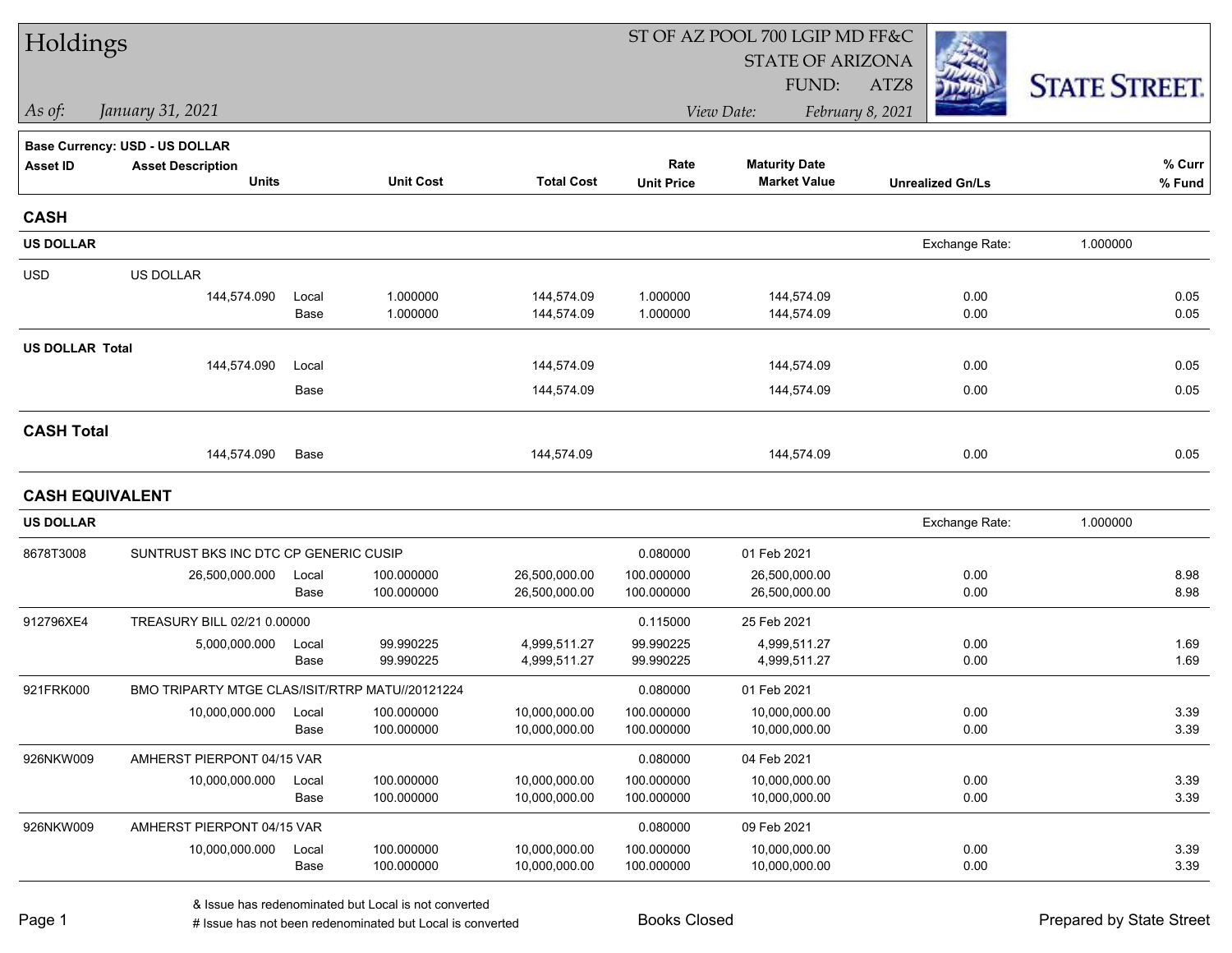| <b>Holdings</b> |  |
|-----------------|--|
|-----------------|--|

STATE OF ARIZONA

ATZ8



**% Fund**

**% Curr**

*January 31, 2021 As of: View Date: February 8, 2021*

**Base Currency: USD - US DOLLAR**

FUND:

| <b>Asset ID</b>        | <b>Asset Description</b>           |       |                  |                   | Rate              | <b>Maturity Date</b> |                         | % Cur |
|------------------------|------------------------------------|-------|------------------|-------------------|-------------------|----------------------|-------------------------|-------|
|                        | <b>Units</b>                       |       | <b>Unit Cost</b> | <b>Total Cost</b> | <b>Unit Price</b> | <b>Market Value</b>  | <b>Unrealized Gn/Ls</b> | % Fun |
| 927YHY004              | RBC CAPITAL MARKETS REPO 04/16 VAR |       |                  |                   | 0.080000          | 12 Feb 2021          |                         |       |
|                        | 15,000,000.000                     | Local | 100.000000       | 15,000,000.00     | 100.000000        | 15,000,000.00        | 0.00                    | 5.08  |
|                        |                                    | Base  | 100.000000       | 15,000,000.00     | 100.000000        | 15,000,000.00        | 0.00                    | 5.08  |
| 935MUR901              | <b>WESTERN ALLIANCE BANK</b>       |       |                  |                   | 0.150000          | 01 Apr 2021          |                         |       |
|                        | 15,000,000.000                     | Local | 100.000000       | 15,000,000.00     | 100.000000        | 15,000,000.00        | 0.00                    | 5.08  |
|                        |                                    | Base  | 100.000000       | 15,000,000.00     | 100.000000        | 15,000,000.00        | 0.00                    | 5.08  |
| 985FHY004              | MITSUBISHI UFJ REPO                |       |                  |                   | 0.070000          | 01 Feb 2021          |                         |       |
|                        | 10,000,000.000                     | Local | 100.000000       | 10,000,000.00     | 100.000000        | 10,000,000.00        | 0.00                    | 3.39  |
|                        |                                    | Base  | 100.000000       | 10,000,000.00     | 100.000000        | 10,000,000.00        | 0.00                    | 3.39  |
| <b>US DOLLAR Total</b> |                                    |       |                  |                   |                   |                      |                         |       |
|                        | 101,500,000.000                    | Local |                  | 101,499,511.27    |                   | 101,499,511.27       | 0.00                    | 34.38 |
|                        |                                    | Base  |                  | 101,499,511.27    |                   | 101,499,511.27       | 0.00                    | 34.38 |

**CASH EQUI** 

| 101,500,000.000<br>101,499,511.27<br>0.00<br>101,499,511.27<br>Base | <b>IVALENT Total</b> |  |  |       |
|---------------------------------------------------------------------|----------------------|--|--|-------|
|                                                                     |                      |  |  | 34.38 |

**FIXED INCOME**

| <b>US DOLLAR</b> |                                                  |       |            |            |             |             | Exchange Rate: | 1.000000 |
|------------------|--------------------------------------------------|-------|------------|------------|-------------|-------------|----------------|----------|
| 30218HAA5        | EXPORT LEASING 2009 LLC US GOVT GUAR 08/21 1.859 |       |            |            | 1.859000    | 28 Aug 2021 |                |          |
|                  | 87.978.310                                       | Local | 100.099866 | 88.066.17  | 100.402842  | 88,332.72   | 266.55         | 0.03     |
| Original Face:   | 1.000.000.000                                    | Base  | 100.099866 | 88.066.17  | 100.402842  | 88,332.72   | 266.55         | 0.03     |
| 36178GHQ0        | GNMA POOL AA8339 GN 08/27 FIXED 3                |       |            |            | 3.000000    | 15 Aug 2027 |                |          |
|                  | 760.793.150                                      | Local | 103.030386 | 783.848.12 | 105.829847  | 805.146.23  | 21,298.11      | 0.27     |
| Original Face:   | 5,000,000.000                                    | Base  | 103.030386 | 783.848.12 | 105.829847  | 805.146.23  | 21,298.11      | 0.27     |
| 36179MAF7        | GNMA II POOL MA0006 G2 04/27 FIXED 2.5           |       |            | 2.500000   | 20 Apr 2027 |             |                |          |
|                  | 664.368.830                                      | Local | 102.326820 | 679.827.50 | 105.059176  | 697,980.42  | 18,152.92      | 0.24     |
| Original Face:   | 4,372,786.000                                    | Base  | 102.326820 | 679,827.50 | 105.059176  | 697,980.42  | 18,152.92      | 0.24     |
| 36179MCH1        | GNMA II POOL MA0072 G2 05/27 FIXED 2.5           |       |            |            | 2.500000    | 20 May 2027 |                |          |
|                  | 794.799.800                                      | Local | 102.049237 | 811.087.13 | 104.884263  | 833.619.91  | 22,532.78      | 0.28     |
| Original Face:   | 5,000,000.000                                    | Base  | 102.049237 | 811,087.13 | 104.884263  | 833,619.91  | 22,532.78      | 0.28     |

& Issue has redenominated but Local is not converted

Page 2

# Issue has not been redenominated but Local is converted Books Closed Prepared by State Street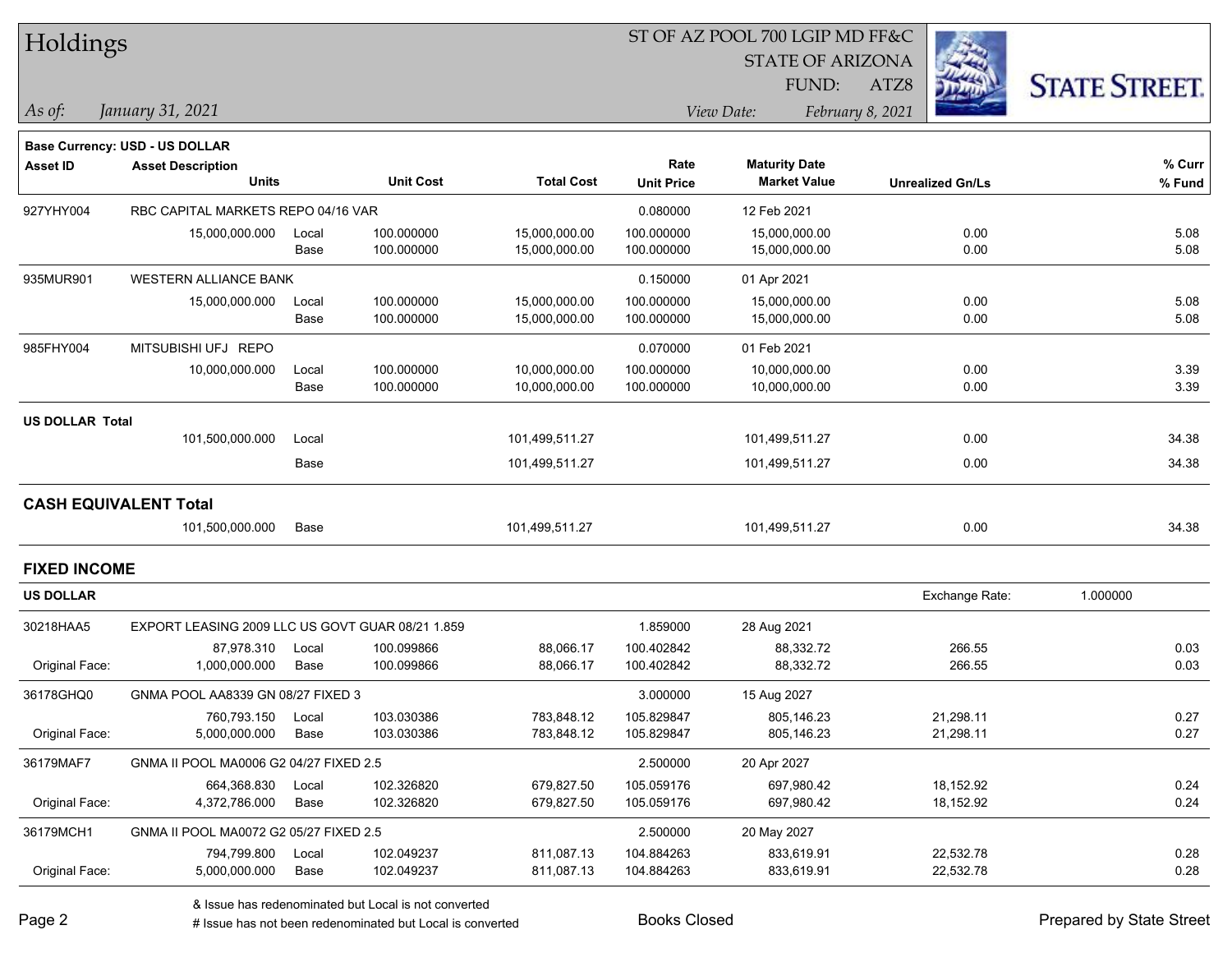| Holdings |
|----------|
|          |

STATE OF ARIZONA

ATZ8



FUND:

#### *January 31, 2021 As of: View Date: February 8, 2021*

|                 | <b>Base Currency: USD - US DOLLAR</b>     |       |                  |                   |                      |                     |                         |        |
|-----------------|-------------------------------------------|-------|------------------|-------------------|----------------------|---------------------|-------------------------|--------|
| <b>Asset ID</b> | <b>Asset Description</b>                  |       |                  | Rate              | <b>Maturity Date</b> |                     | % Curr                  |        |
|                 | <b>Units</b>                              |       | <b>Unit Cost</b> | <b>Total Cost</b> | <b>Unit Price</b>    | <b>Market Value</b> | <b>Unrealized Gn/Ls</b> | % Fund |
| 36179MGP9       | GNMA II POOL MA0206 G2 07/27 FIXED 3.5    |       |                  |                   | 3.500000             | 20 Jul 2027         |                         |        |
|                 | 437,128.690                               | Local | 103.344239       | 451,747.32        | 106.579524           | 465,889.68          | 14,142.36               | 0.16   |
| Original Face:  | 4,169,641.000                             | Base  | 103.344239       | 451,747.32        | 106.579524           | 465,889.68          | 14,142.36               | 0.16   |
| 36179NDH8       | GNMA II POOL MA1004 G2 05/43 FIXED 3      |       |                  |                   | 3.000000             | 20 May 2043         |                         |        |
|                 | 363,407.740                               | Local | 101.129580       | 367,512.72        | 103.604405           | 376,506.43          | 8,993.71                | 0.13   |
| Original Face:  | 2,000,000.000                             | Base  | 101.129580       | 367,512.72        | 103.604405           | 376,506.43          | 8,993.71                | 0.13   |
| 36202F3T1       | GNMA II POOL 005310 G2 02/27 FIXED 3.5    |       |                  |                   | 3.500000             | 20 Feb 2027         |                         |        |
|                 | 275,401.060                               | Local | 102.210318       | 281,488.30        | 105.528716           | 290,627.20          | 9,138.90                | 0.10   |
| Original Face:  | 2,910,888.000                             | Base  | 102.210318       | 281,488.30        | 105.528716           | 290,627.20          | 9,138.90                | 0.10   |
| 36225E3Y6       | GNMA II POOL 082614 G2 09/40 FLOATING VAR |       |                  |                   | 2.250000             | 20 Sep 2040         |                         |        |
|                 | 602,839.410                               | Local | 103.013542       | 621,006.23        | 104.455060           | 629,696.27          | 8,690.04                | 0.21   |
| Original Face:  | 9,450,000.000                             | Base  | 103.013542       | 621,006.23        | 104.455060           | 629,696.27          | 8,690.04                | 0.21   |
| 3622A2EM0       | GNMA POOL 783740 GN 12/27 FIXED 2.5       |       |                  |                   | 2.500000             | 15 Dec 2027         |                         |        |
|                 | 438,832.970                               | Local | 101.035342       | 443,376.39        | 105.029861           | 460,905.66          | 17,529.27               | 0.16   |
| Original Face:  | 2,500,000.000                             | Base  | 101.035342       | 443,376.39        | 105.029861           | 460,905.66          | 17,529.27               | 0.16   |
| 3622A2F31       | GNMA II POOL 783786 G2 06/28 FIXED 2.5    |       |                  |                   | 2.500000             | 20 Jun 2028         |                         |        |
|                 | 331,686.450                               | Local | 100.995515       | 334,988.44        | 103.120545           | 342,036.87          | 7,048.43                | 0.12   |
| Original Face:  | 1,500,000.000                             | Base  | 100.995515       | 334,988.44        | 103.120545           | 342,036.87          | 7,048.43                | 0.12   |
| 36230M3Y1       | GNMA POOL 753515 GN 11/40 FIXED 4         |       |                  |                   | 4.000000             | 15 Nov 2040         |                         |        |
|                 | 606,956.820                               | Local | 105.278684       | 638,996.15        | 109.922957           | 667,184.88          | 28,188.73               | 0.23   |
| Original Face:  | 5,872,458.000                             | Base  | 105.278684       | 638,996.15        | 109.922957           | 667,184.88          | 28,188.73               | 0.23   |
| 36241KZ76       | GNMA POOL 782566 GN 02/24 FIXED 5.5       |       |                  |                   | 5.500000             | 15 Feb 2024         |                         |        |
|                 | 14,444.220                                | Local | 101.618779       | 14,678.04         | 105.235917           | 15,200.51           | 522.47                  | 0.01   |
| Original Face:  | 1,000,000.000                             | Base  | 101.618779       | 14,678.04         | 105.235917           | 15,200.51           | 522.47                  | 0.01   |
| 36290TK65       | GNMA POOL 616917 GN 12/35 FIXED 5         |       |                  |                   | 5.000000             | 15 Dec 2035         |                         |        |
|                 | 25,335.980                                | Local | 104.495070       | 26,474.85         | 110.552945           | 28,009.67           | 1,534.82                | 0.01   |
| Original Face:  | 1,000,000.000                             | Base  | 104.495070       | 26,474.85         | 110.552945           | 28,009.67           | 1,534.82                | 0.01   |
| 36294XCP9       | GNMA POOL 662578 GN 09/22 FIXED 5         |       |                  |                   | 5.000000             | 15 Sep 2022         |                         |        |
|                 | 219.300                                   | Local | 100.720474       | 220.88            | 104.553007           | 229.28              | 8.40                    | 0.00   |
| Original Face:  | 25,000.000                                | Base  | 100.720474       | 220.88            | 104.553007           | 229.28              | 8.40                    | 0.00   |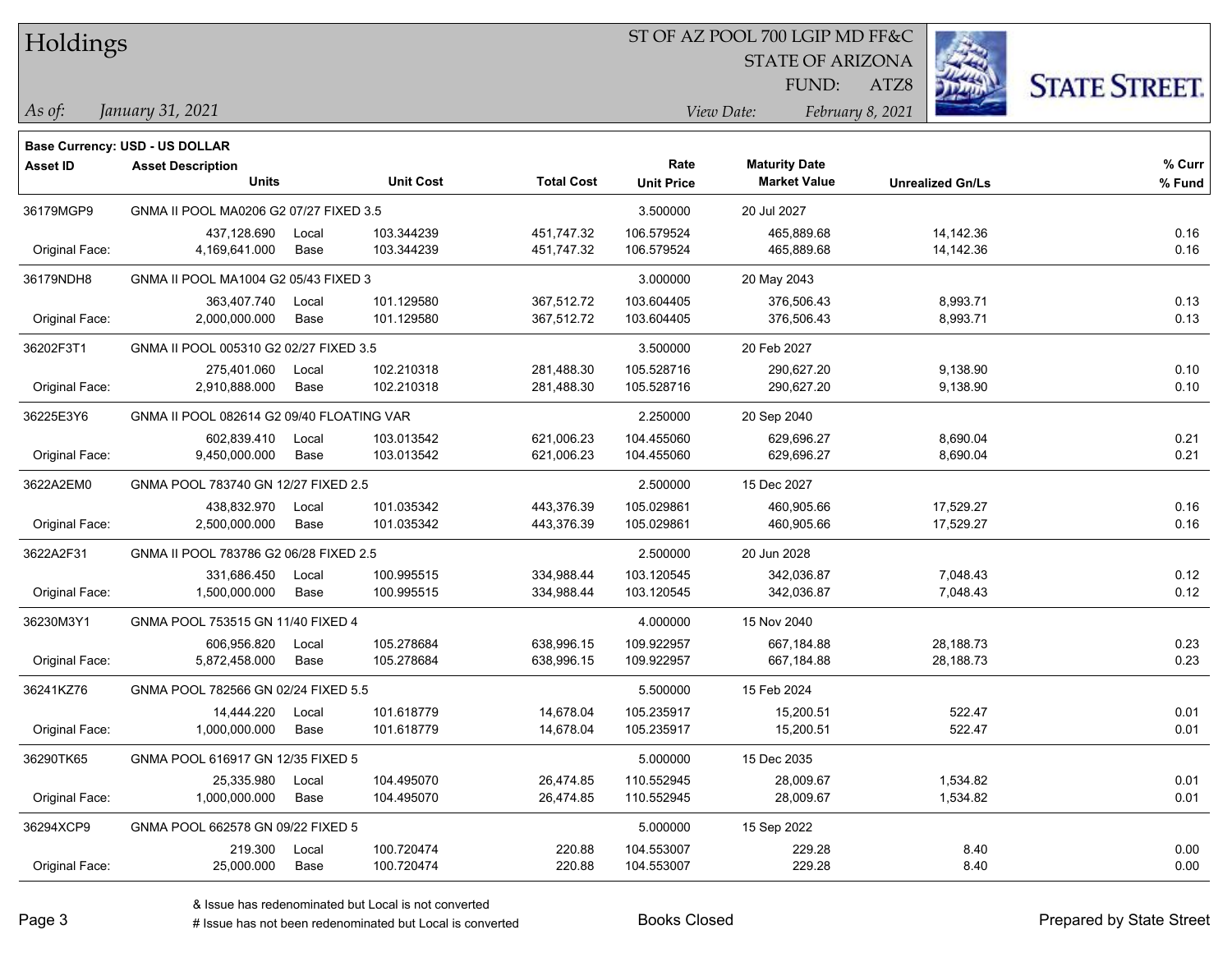#### ST OF AZ POOL 700 LGIP MD FF&C

STATE OF ARIZONA

FUND:

ATZ8



#### *January 31, 2021 As of: View Date: February 8, 2021*

|                | <b>Base Currency: USD - US DOLLAR</b>          |       |                  |                   |                   |                      |                         |        |
|----------------|------------------------------------------------|-------|------------------|-------------------|-------------------|----------------------|-------------------------|--------|
| Asset ID       | <b>Asset Description</b>                       |       |                  |                   | Rate              | <b>Maturity Date</b> |                         | % Curr |
|                | <b>Units</b>                                   |       | <b>Unit Cost</b> | <b>Total Cost</b> | <b>Unit Price</b> | <b>Market Value</b>  | <b>Unrealized Gn/Ls</b> | % Fund |
| 36297KGS4      | GNMA POOL 714009 GN 10/39 FIXED 5              |       |                  |                   | 5.000000          | 15 Oct 2039          |                         |        |
|                | 64,880.780                                     | Local | 103.137293       | 66,916.28         | 114.959314        | 74,586.50            | 7,670.22                | 0.03   |
| Original Face: | 2,000,000.000                                  | Base  | 103.137293       | 66,916.28         | 114.959314        | 74,586.50            | 7,670.22                | 0.03   |
| 38375UAN0      | GOVERNMENT NATIONAL MORTGAGE A GNR 2013 H21 FB |       |                  |                   | 0.852130          | 20 Sep 2063          |                         |        |
|                | 845,958.810                                    | Local | 100.424777       | 849,552.25        | 100.592440        | 850,970.61           | 1,418.36                | 0.29   |
| Original Face: | 1,500,000.000                                  | Base  | 100.424777       | 849,552.25        | 100.592440        | 850,970.61           | 1,418.36                | 0.29   |
| 38375UDJ6      | GOVERNMENT NATIONAL MORTGAGE A GNR 2014 H04 FB |       |                  |                   | 0.802130          | 20 Feb 2064          |                         |        |
|                | 848,218.390                                    | Local | 100.374619       | 851,395.98        | 100.585420        | 853,184.03           | 1,788.05                | 0.29   |
| Original Face: | 1,530,000.000                                  | Base  | 100.374619       | 851,395.98        | 100.585420        | 853,184.03           | 1,788.05                | 0.29   |
| 38376R4Z6      | GOVERNMENT NATIONAL MORTGAGE A GNR 2017 H14 FB |       |                  |                   | 1.585500          | 20 Jun 2067          |                         |        |
|                | 893,929.260                                    | Local | 102.011538       | 911,910.99        | 101.632410        | 908,521.85           | $-3,389.14$             | 0.31   |
| Original Face: | 1,200,000.000                                  | Base  | 102.011538       | 911,910.99        | 101.632410        | 908,521.85           | $-3,389.14$             | 0.31   |
| 38376R6Y7      | GOVERNMENT NATIONAL MORTGAGE A GNR 2017 H18 FE |       |                  |                   | 0.352130          | 20 Jun 2063          |                         |        |
|                | 11,555.270                                     | Local | 100.000000       | 11,555.27         | 99.990220         | 11,554.14            | $-1.13$                 | 0.00   |
| Original Face: | 4,967,302.000                                  | Base  | 100.000000       | 11,555.27         | 99.990220         | 11,554.14            | $-1.13$                 | 0.00   |
| 38377YWD8      | GOVERNMENT NATIONAL MORTGAGE A GNR 2011 140 PC |       |                  |                   | 2.000000          | 16 Aug 2039          |                         |        |
|                | 256,855.470                                    | Local | 101.009435       | 259,448.26        | 101.218040        | 259,984.07           | 535.81                  | 0.09   |
| Original Face: | 2,720,000.000                                  | Base  | 101.009435       | 259,448.26        | 101.218040        | 259,984.07           | 535.81                  | 0.09   |
| 38378B4Q9      | GOVERNMENT NATIONAL MORTGAGE A GNR 2013 7 C    |       |                  |                   | 2.637000          | 16 May 2051          |                         |        |
|                | 221,890.550                                    | Local | 101.485940       | 225, 187.71       | 101.592080        | 225,423.23           | 235.52                  | 0.08   |
| Original Face: | 4,000,000.000                                  | Base  | 101.485940       | 225, 187.71       | 101.592080        | 225,423.23           | 235.52                  | 0.08   |
| 38378H4K9      | GOVERNMENT NATIONAL MORTGAGE A GNR 2012 124 KB |       |                  |                   | 2.000000          | 20 Jul 2042          |                         |        |
|                | 1,303,218.490                                  | Local | 102.025564       | 1,329,616.01      | 103.549640        | 1,349,478.05         | 19,862.04               | 0.46   |
| Original Face: | 4,400,000.000                                  | Base  | 102.025564       | 1,329,616.01      | 103.549640        | 1,349,478.05         | 19,862.04               | 0.46   |
| 38378KBF5      | GOVERNMENT NATIONAL MORTGAGE A GNR 2013 30 A   |       |                  |                   | 1.500000          | 16 May 2042          |                         |        |
|                | 1,130,648.440                                  | Local | 99.370645        | 1,123,532.65      | 100.818810        | 1,139,906.30         | 16,373.65               | 0.39   |
| Original Face: | 3,000,000.000                                  | Base  | 99.370645        | 1,123,532.65      | 100.818810        | 1,139,906.30         | 16,373.65               | 0.39   |
| 38378KRR2      | GOVERNMENT NATIONAL MORTGAGE A GNR 2013 78 AF  |       |                  |                   | 2.426180          | 16 Mar 2048          |                         |        |
|                | 442,662.570                                    | Local | 100.593834       | 445,291.25        | 103.770920        | 459,355.02           | 14,063.77               | 0.16   |
| Original Face: | 1,000,000.000                                  | Base  | 100.593834       | 445,291.25        | 103.770920        | 459,355.02           | 14,063.77               | 0.16   |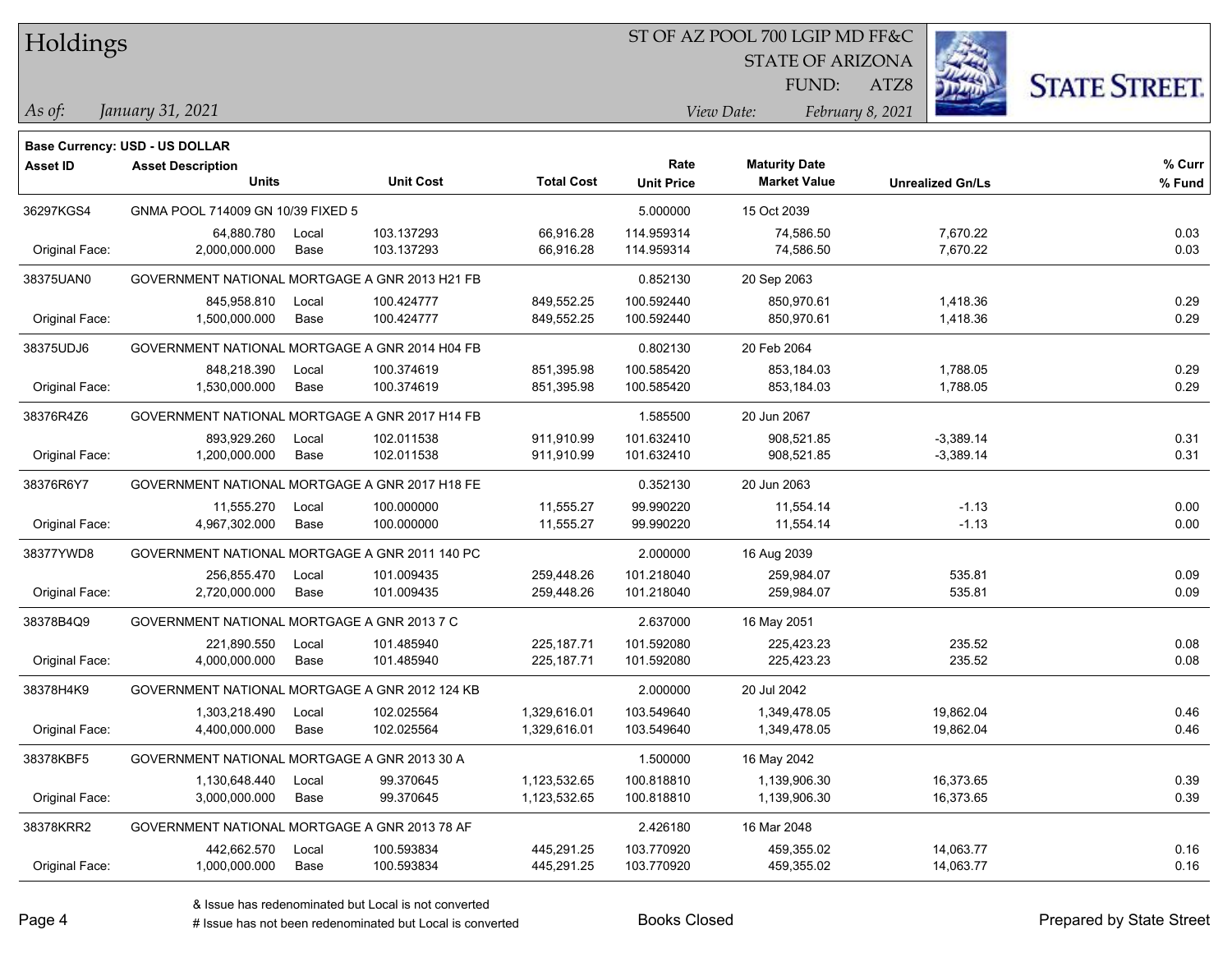#### ST OF AZ POOL 700 LGIP MD FF&C

STATE OF ARIZONA

ATZ8



*January 31, 2021 As of: View Date: February 8, 2021*

**Base Currency: USD - US DOLLAR**

FUND:

| Asset ID       | <b>Asset Description</b>                       |       |                  |                   | Rate              | <b>Maturity Date</b> |                         | % Curr |
|----------------|------------------------------------------------|-------|------------------|-------------------|-------------------|----------------------|-------------------------|--------|
|                | <b>Units</b>                                   |       | <b>Unit Cost</b> | <b>Total Cost</b> | <b>Unit Price</b> | <b>Market Value</b>  | <b>Unrealized Gn/Ls</b> | % Fund |
| 38378XEW7      | GOVERNMENT NATIONAL MORTGAGE A GNR 2014 101 AD |       |                  |                   | 3.000000          | 16 Jul 2050          |                         |        |
|                | 242,453.090                                    | Local | 101.270955       | 245,534.56        | 103.828630        | 251,735.72           | 6,201.16                | 0.09   |
| Original Face: | 1,000,000.000                                  | Base  | 101.270955       | 245,534.56        | 103.828630        | 251,735.72           | 6,201.16                | 0.09   |
| 38378XJS1      | GOVERNMENT NATIONAL MORTGAGE A GNR 2014 124 AC |       |                  |                   | 2.154000          | 16 May 2054          |                         |        |
|                | 0.010                                          | Local | 100.000000       | 0.01              | 101.957260        | 0.01                 | 0.00                    | 0.00   |
|                |                                                | Base  | 100.000000       | 0.01              | 101.957260        | 0.01                 | 0.00                    | 0.00   |
| 38378XJV4      | GOVERNMENT NATIONAL MORTGAGE A GNR 2014 124 AJ |       |                  |                   | 3.028000          | 16 Aug 2052          |                         |        |
|                | 488,303.200                                    | Local | 100.712037       | 491,780.10        | 106.436370        | 519,732.20           | 27,952.10               | 0.18   |
| Original Face: | 1,000,000.000                                  | Base  | 100.712037       | 491,780.10        | 106.436370        | 519,732.20           | 27,952.10               | 0.18   |
| 38378XLY5      | GOVERNMENT NATIONAL MORTGAGE A GNR 2014 120 AD |       |                  |                   | 2.850000          | 16 Feb 2049          |                         |        |
|                | 289,897.740                                    | Local | 100.800993       | 292,219.80        | 104.204840        | 302,087.48           | 9,867.68                | 0.10   |
| Original Face: | 1,000,000.000                                  | Base  | 100.800993       | 292,219.80        | 104.204840        | 302,087.48           | 9,867.68                | 0.10   |
| 38379KSP4      | GOVERNMENT NATIONAL MORTGAGE A GNR 2015 81 A   |       |                  |                   | 2.200000          | 16 Aug 2055          |                         |        |
|                | 94,598.200                                     | Local | 99.892038        | 94,496.07         | 100.534830        | 95,104.14            | 608.07                  | 0.03   |
| Original Face: | 1,000,000.000                                  | Base  | 99.892038        | 94,496.07         | 100.534830        | 95,104.14            | 608.07                  | 0.03   |
| 38379KZY7      | GOVERNMENT NATIONAL MORTGAGE A GNR 2015 114 A  |       |                  |                   | 2.100000          | 15 Jun 2044          |                         |        |
|                | 238,848.150                                    | Local | 100.300132       | 239,565.01        | 100.969190        | 241,163.04           | 1,598.03                | 0.08   |
| Original Face: | 1,000,000.000                                  | Base  | 100.300132       | 239,565.01        | 100.969190        | 241,163.04           | 1,598.03                | 0.08   |
| 38379RAN3      | GOVERNMENT NATIONAL MORTGAGE A GNR 2015 181 AB |       |                  |                   | 2.600000          | 16 Dec 2049          |                         |        |
|                | 281,172.710                                    | Local | 100.877621       | 283,640.34        | 101.994150        | 286,779.72           | 3,139.38                | 0.10   |
| Original Face: | 1,000,000.000                                  | Base  | 100.877621       | 283,640.34        | 101.994150        | 286,779.72           | 3,139.38                | 0.10   |
| 38379RMD2      | GOVERNMENT NATIONAL MORTGAGE A GNR 2017 23 AC  |       |                  |                   | 2.300000          | 16 Mar 2057          |                         |        |
|                | 0.030                                          | Local | 300.000000       | 0.09              | 102.946330        | 0.03                 | $-0.06$                 | 0.00   |
|                |                                                | Base  | 300.000000       | 0.09              | 102.946330        | 0.03                 | $-0.06$                 | 0.00   |
| 38380LD26      | GOVERNMENT NATIONAL MORTGAGE A GNR 2019 H15 GA |       |                  |                   | 2.250000          | 20 Aug 2069          |                         |        |
|                | 1,459,937.350                                  | Local | 102.876479       | 1,501,932.14      | 104.149801        | 1,520,521.84         | 18,589.70               | 0.52   |
| Original Face: | 3,000,000.000                                  | Base  | 102.876479       | 1,501,932.14      | 104.149801        | 1,520,521.84         | 18,589.70               | 0.52   |
| 38380LN25      | GOVERNMENT NATIONAL MORTGAGE A GNR 2019 H18 KA |       |                  |                   | 2.200000          | 20 Nov 2069          |                         |        |
|                | 1,336,178.270                                  | Local | 100.347095       | 1,340,816.08      | 103.288582        | 1,380,119.59         | 39,303.51               | 0.47   |
| Original Face: | 2,000,000.000                                  | Base  | 100.347095       | 1,340,816.08      | 103.288582        | 1,380,119.59         | 39,303.51               | 0.47   |

A ISSUE ISSUE ISSUE ISSUE ISSUE ISSUE ISSUE ISSUE ISSUE ISSUE ISSUE ISSUE ISSUE ISSUE ISSUE ISSUE ISSUE ISSUE I<br>
# Issue has not been redenominated but Local is converted **BOOKS** Closed **Prepared by State Street**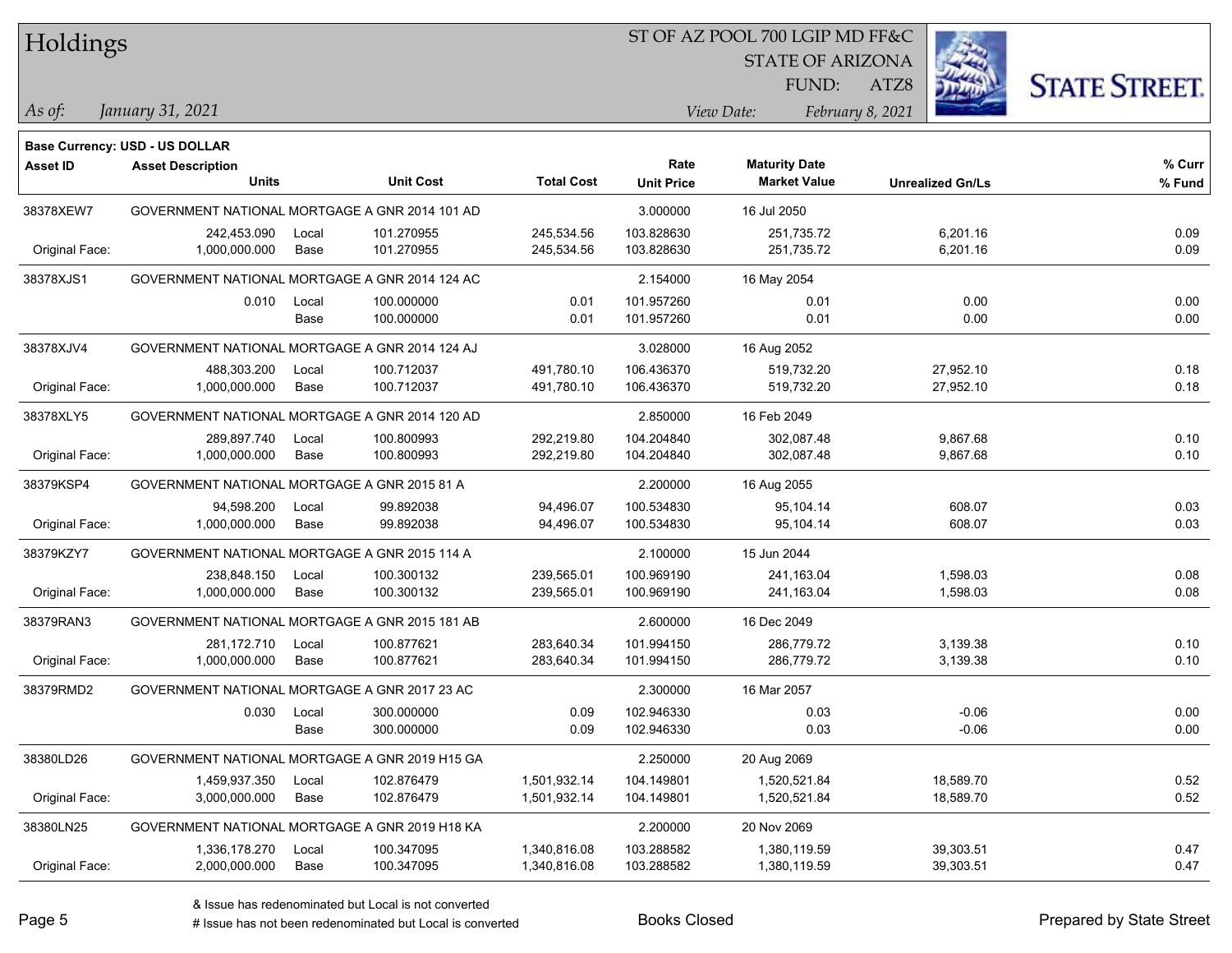## ST OF AZ POOL 700 LGIP MD FF&C

STATE OF ARIZONA

ATZ8



*January 31, 2021 As of: View Date: February 8, 2021*

**Base Currency: USD - US DOLLAR**

FUND:

| <b>Asset ID</b> | <b>Asset Description</b><br><b>Units</b>        |       | <b>Unit Cost</b>                                    | <b>Total Cost</b> | Rate<br><b>Unit Price</b> | <b>Maturity Date</b><br><b>Market Value</b> | <b>Unrealized Gn/Ls</b> | % Curr<br>% Fund |
|-----------------|-------------------------------------------------|-------|-----------------------------------------------------|-------------------|---------------------------|---------------------------------------------|-------------------------|------------------|
| 38380LRE5       | GOVERNMENT NATIONAL MORTGAGE A GNR 2019 H04 CA  |       |                                                     |                   | 3.000000                  | 20 Mar 2069                                 |                         |                  |
|                 | 683,846.010                                     | Local | 100.067711                                          | 684,309.05        | 102.596800                | 701,604.12                                  | 17,295.07               | 0.24             |
| Original Face:  | 2,000,000.000                                   | Base  | 100.067711                                          | 684,309.05        | 102.596800                | 701,604.12                                  | 17,295.07               | 0.24             |
| 38382EQ59       | GOVERNMENT NATIONAL MORTGAGE A GNR 2020 61 QA   |       |                                                     |                   | 1.500000                  | 20 Apr 2050                                 |                         |                  |
|                 | 1,919,633.710                                   | Local | 102.244702                                          | 1,962,723.77      | 102.874670                | 1.974.816.84                                | 12,093.07               | 0.67             |
| Original Face:  | 2,000,000.000                                   | Base  | 102.244702                                          | 1,962,723.77      | 102.874670                | 1,974,816.84                                | 12,093.07               | 0.67             |
| 6903537C5       | INT DEVELOPMENT FIN CORP US GOVT GUAR 08/27 VAR |       |                                                     |                   | 0.120000                  | 13 Aug 2027                                 |                         |                  |
|                 | 2,700,000.000                                   | Local | 100.000000                                          | 2,700,000.00      | 100.000000                | 2,700,000.00                                | 0.00                    | 0.91             |
| Original Face:  | 2,700,000.000                                   | Base  | 100.000000                                          | 2,700,000.00      | 100.000000                | 2,700,000.00                                | 0.00                    | 0.91             |
| 6903538B6       | INT DEVELOPMENT FIN CORP US GOVT GUAR 09/26 VAR |       |                                                     |                   | 0.120000                  | 15 Sep 2026                                 |                         |                  |
|                 | 3,354,166.670                                   | Local | 100.000000                                          | 3,354,166.67      | 100.000000                | 3,354,166.67                                | 0.00                    | 1.14             |
| Original Face:  | 3,500,000.000                                   | Base  | 100.000000                                          | 3,354,166.67      | 100.000000                | 3,354,166.67                                | 0.00                    | 1.14             |
| 742651DX7       | PRIVATE EXPORT FUNDING US GOVT GUAR 11/24 1.75  |       |                                                     |                   | 1.750000                  | 15 Nov 2024                                 |                         |                  |
|                 | 2,000,000.000                                   | Local | 99.899761                                           | 1,997,995.21      | 103.933859                | 2,078,677.18                                | 80,681.97               | 0.70             |
|                 |                                                 | Base  | 99.899761                                           | 1,997,995.21      | 103.933859                | 2,078,677.18                                | 80,681.97               | 0.70             |
| 831641EV3       | SMALL BUSINESS ADMINISTRATION SBIC 2011 10B 1   |       |                                                     |                   | 2.877000                  | 10 Sep 2021                                 |                         |                  |
|                 | 265,802.740                                     | Local | 100.382724                                          | 266,820.03        | 100.617880                | 267,445.08                                  | 625.05                  | 0.09             |
| Original Face:  | 4,000,000.000                                   | Base  | 100.382724                                          | 266,820.03        | 100.617880                | 267,445.08                                  | 625.05                  | 0.09             |
| 831641EW1       | SMALL BUSINESS ADMINISTRATION SBIC 2012 10A 1   |       |                                                     |                   | 2.766000                  | 10 Mar 2022                                 |                         |                  |
|                 | 151,007.150                                     | Local | 100.488030                                          | 151,744.11        | 101.317010                | 152,995.93                                  | 1,251.82                | 0.05             |
| Original Face:  | 1,000,000.000                                   | Base  | 100.488030                                          | 151,744.11        | 101.317010                | 152,995.93                                  | 1,251.82                | 0.05             |
| 903724BL5       | AID UKRAINE US GOVT GUAR 09/21 1.471            |       |                                                     |                   | 1.471000                  | 29 Sep 2021                                 |                         |                  |
|                 | 3,000,000.000                                   | Local | 99.772013                                           | 2,993,160.40      | 100.800576                | 3,024,017.28                                | 30,856.88               | 1.02             |
|                 |                                                 | Base  | 99.772013                                           | 2,993,160.40      | 100.800576                | 3,024,017.28                                | 30,856.88               | 1.02             |
| 90376PBM2       |                                                 |       | INT DEVELOPMENT FIN CORP US GOVT GUAR 07/21 0.00000 |                   |                           | 23 Jul 2021                                 |                         |                  |
|                 | 5,000,000.000                                   | Local | 100.158749                                          | 5,007,937.46      | 100.192140                | 5,009,607.00                                | 1,669.54                | 1.70             |
|                 |                                                 | Base  | 100.158749                                          | 5,007,937.46      | 100.192140                | 5,009,607.00                                | 1,669.54                | 1.70             |
| 90376PBT7       |                                                 |       | INT DEVELOPMENT FIN CORP US GOVT GUAR 01/25 0.00000 |                   |                           | 24 Jan 2025                                 |                         |                  |
|                 | 3,000,000.000                                   | Local | 100.236023                                          | 3,007,080.70      | 101.088370                | 3,032,651.10                                | 25,570.40               | 1.03             |
|                 |                                                 | Base  | 100.236023                                          | 3,007,080.70      | 101.088370                | 3,032,651.10                                | 25,570.40               | 1.03             |

A ISSUE ISSUE ISSUE ISSUE ISSUE ISSUE ISSUE ISSUE ISSUE ISSUE ISSUE ISSUE ISSUE ISSUE ISSUE ISSUE ISSUE ISSUE I<br>
# Issue has not been redenominated but Local is converted **BOOKS** Closed **Prepared by State Street**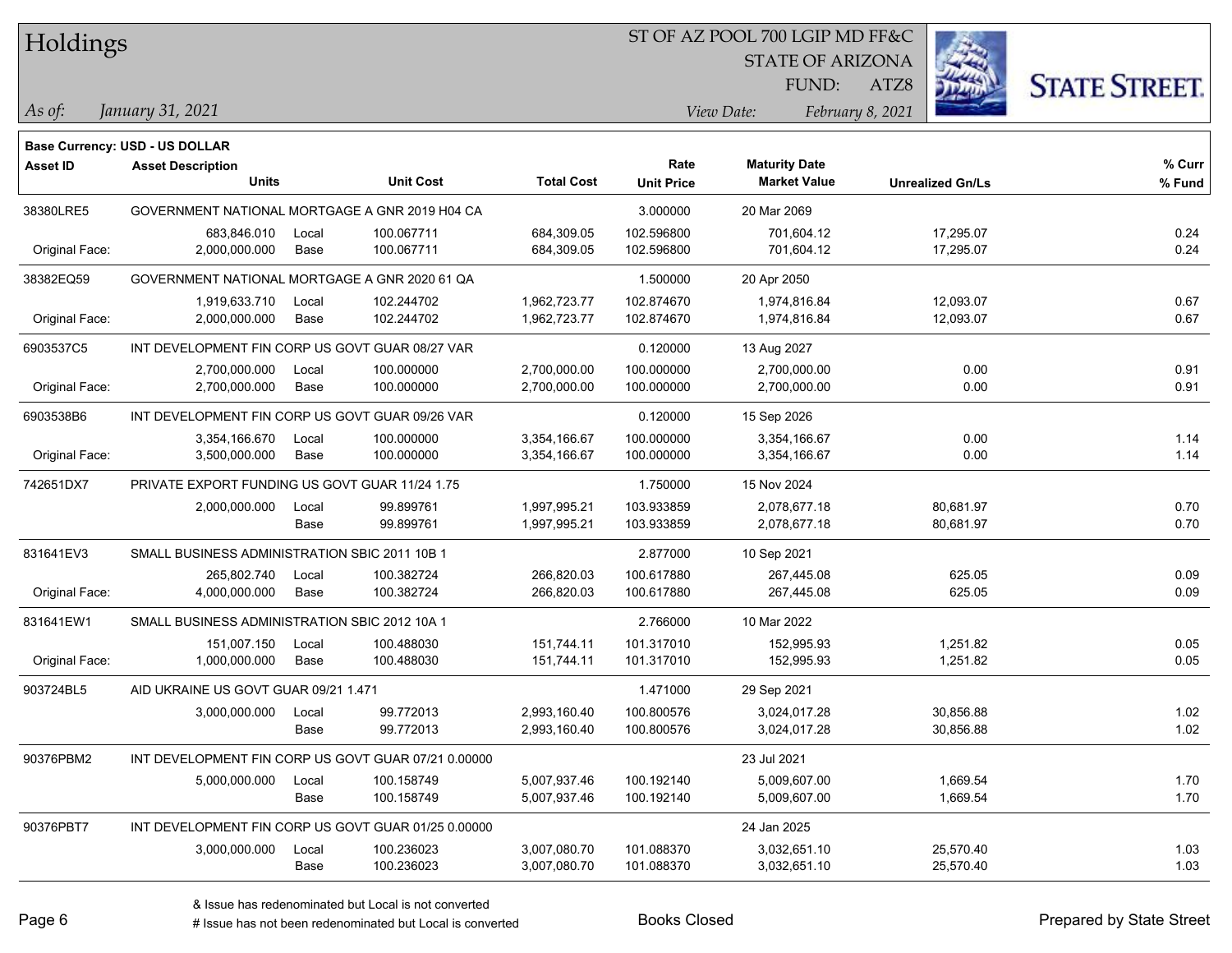|                 | Holdings                                         |       | ST OF AZ POOL 700 LGIP MD FF&C                      |                   |                   |                      |                         |      |                         |                      |
|-----------------|--------------------------------------------------|-------|-----------------------------------------------------|-------------------|-------------------|----------------------|-------------------------|------|-------------------------|----------------------|
|                 |                                                  |       |                                                     |                   |                   |                      | <b>STATE OF ARIZONA</b> |      |                         |                      |
|                 |                                                  |       |                                                     |                   |                   |                      | FUND:                   | ATZ8 |                         | <b>STATE STREET.</b> |
| As of:          | January 31, 2021                                 |       |                                                     |                   |                   | View Date:           | February 8, 2021        |      |                         |                      |
|                 | Base Currency: USD - US DOLLAR                   |       |                                                     |                   |                   |                      |                         |      |                         |                      |
| <b>Asset ID</b> | <b>Asset Description</b>                         |       |                                                     |                   | Rate              | <b>Maturity Date</b> |                         |      |                         | % Curr               |
|                 | Units                                            |       | <b>Unit Cost</b>                                    | <b>Total Cost</b> | <b>Unit Price</b> |                      | <b>Market Value</b>     |      | <b>Unrealized Gn/Ls</b> | % Fund               |
| 90376PBY6       |                                                  |       | INT DEVELOPMENT FIN CORP US GOVT GUAR 07/27 0.00000 |                   | 0.010000          | 17 Jul 2025          |                         |      |                         |                      |
|                 | 3,900,000.000                                    | Local | 100.211007                                          | 3,908,229.29      | 101.043300        |                      | 3,940,688.70            |      | 32,459.41               | 1.33                 |
|                 |                                                  | Base  | 100.211007                                          | 3,908,229.29      | 101.043300        |                      | 3,940,688.70            |      | 32,459.41               | 1.33                 |
| 90376PCK5       |                                                  |       | INT DEVELOPMENT FIN CORP GOVT GUARANT 01/24 0.00000 |                   | 0.010000          | 17 Jan 2024          |                         |      |                         |                      |
|                 | 2,000,000.000                                    | Local | 100.017920                                          | 2,000,358.39      | 100.101000        |                      | 2,002,020.00            |      | 1,661.61                | 0.68                 |
|                 |                                                  | Base  | 100.017920                                          | 2,000,358.39      | 100.101000        |                      | 2,002,020.00            |      | 1,661.61                | 0.68                 |
| 911759MU9       | HOUSING URBAN DEVELOPMNT US GOVT GUAR 08/21 2.57 |       |                                                     |                   | 2.570000          | 01 Aug 2021          |                         |      |                         |                      |
|                 | 500,000.000                                      | Local | 100.000000                                          | 500,000.00        | 101.172953        |                      | 505,864.77              |      | 5,864.77                | 0.17                 |
|                 |                                                  | Base  | 100.000000                                          | 500,000.00        | 101.172953        |                      | 505,864.77              |      | 5,864.77                | 0.17                 |
| 9127964M8       | TREASURY BILL 03/21 0.00000                      |       |                                                     |                   | 0.010000          | 11 Mar 2021          |                         |      |                         |                      |
|                 | 5,000,000.000                                    | Local | 99.986806                                           | 4,999,340.28      | 99.994986         |                      | 4,999,749.30            |      | 409.02                  | 1.69                 |
|                 |                                                  | Base  | 99.986806                                           | 4,999,340.28      | 99.994986         |                      | 4,999,749.30            |      | 409.02                  | 1.69                 |
| 9127964Z9       | <b>TREASURY BILL 04/21 0.00000</b>               |       |                                                     |                   | 0.010000          | 29 Apr 2021          |                         |      |                         |                      |
|                 | 3,000,000.000                                    | Local | 99.973175                                           | 2,999,195.24      | 99.984896         |                      | 2,999,546.88            |      | 351.64                  | 1.02                 |
|                 |                                                  | Base  | 99.973175                                           | 2,999,195.24      | 99.984896         |                      | 2,999,546.88            |      | 351.64                  | 1.02                 |
| 9127965G0       | TREASURY BILL 12/21 0.00000                      |       |                                                     |                   | 0.010000          | 02 Dec 2021          |                         |      |                         |                      |
|                 | 3,000,000.000                                    | Local | 99.900271                                           | 2,997,008.14      | 99.932444         |                      | 2,997,973.32            |      | 965.18                  | 1.02                 |
|                 |                                                  | Base  | 99.900271                                           | 2,997,008.14      | 99.932444         |                      | 2,997,973.32            |      | 965.18                  | 1.02                 |
| 912796A90       | TREASURY BILL 12/21 0.00000                      |       |                                                     |                   | 0.010000          | 30 Dec 2021          |                         |      |                         |                      |
|                 | 3,000,000.000                                    | Local | 99.900400                                           | 2,997,012.00      | 99.922764         |                      | 2,997,682.92            |      | 670.92                  | 1.02                 |
|                 |                                                  | Base  | 99.900400                                           | 2,997,012.00      | 99.922764         |                      | 2,997,682.92            |      | 670.92                  | 1.02                 |
| 912796B40       | TREASURY BILL 07/21 0.00000                      |       |                                                     |                   | 0.010000          | 01 Jul 2021          |                         |      |                         |                      |
|                 | 3,000,000.000 Local                              |       | 99.959542                                           | 2,998,786.26      | 99.966667         |                      | 2,999,000.01            |      | 213.75                  | 1.02                 |
|                 |                                                  | Base  | 99.959542                                           | 2,998,786.26      | 99.966667         |                      | 2,999,000.01            |      | 213.75                  | 1.02                 |
| 912796C31       | TREASURY BILL 01/22 0.00000                      |       |                                                     |                   | 0.010000          | 27 Jan 2022          |                         |      |                         |                      |
|                 | 3,000,000.000                                    | Local | 99.902500                                           | 2,997,075.01      | 99.907500         |                      | 2,997,225.00            |      | 149.99                  | 1.02                 |
|                 |                                                  | Base  | 99.902500                                           | 2,997,075.01      | 99.907500         |                      | 2,997,225.00            |      | 149.99                  | 1.02                 |
| 912796C98       | TREASURY BILL 03/21 0.00000                      |       |                                                     |                   |                   | 23 Mar 2021          |                         |      |                         |                      |
|                 | 3,000,000.000                                    | Local | 99.983680                                           | 2,999,510.41      | 99.991667         |                      | 2,999,750.01            |      | 239.60                  | 1.02                 |
|                 |                                                  | Base  | 99.983680                                           | 2,999,510.41      | 99.991667         |                      | 2,999,750.01            |      | 239.60                  | 1.02                 |

 $\overline{\phantom{0}}$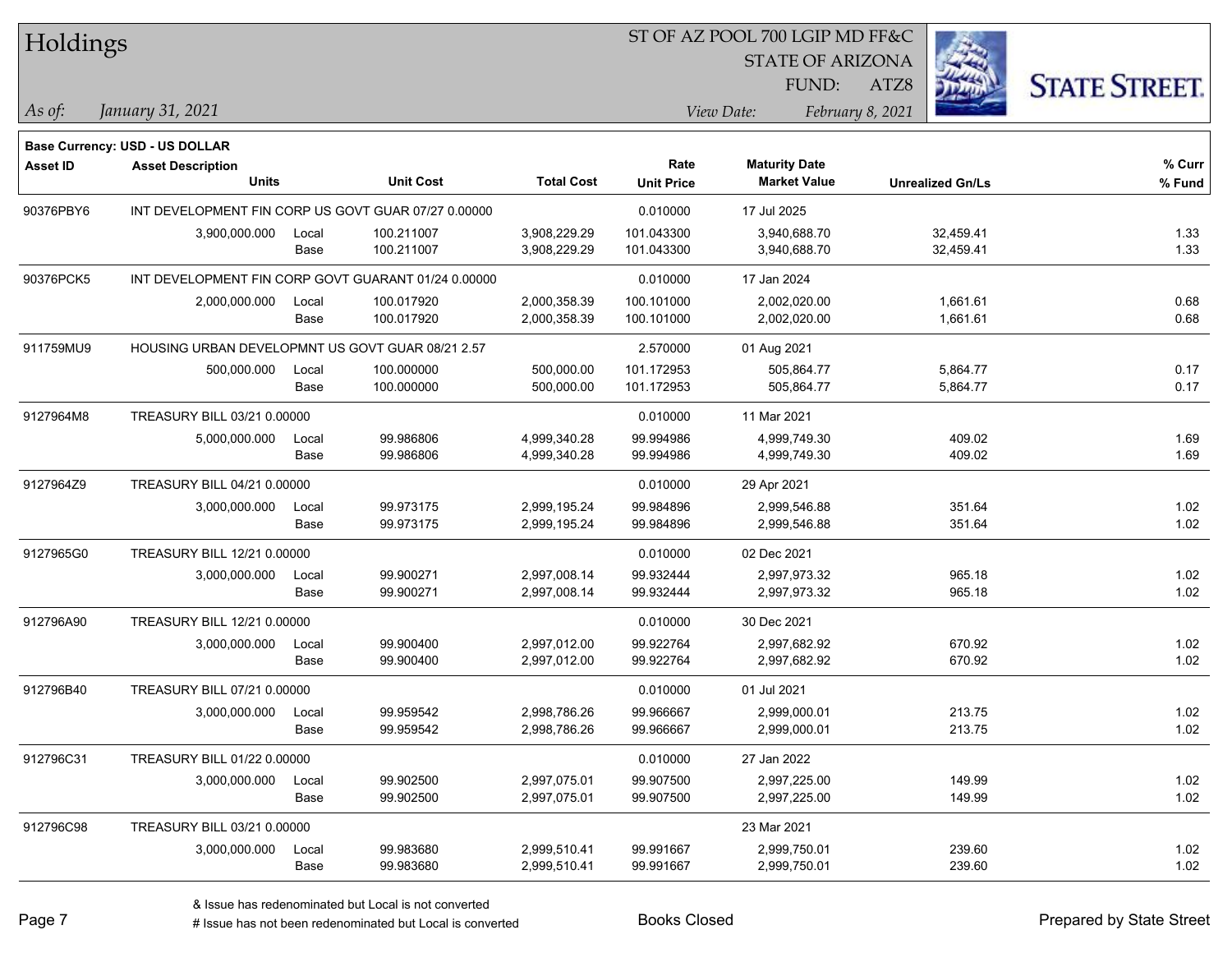| Holdings |  |
|----------|--|
|          |  |

STATE OF ARIZONA



**% Fund**

**% Curr**

|                 |                                                                                   |               |                          |                              |                           | FUND:                                       | <b><i><u>ALAHAN</u></i></b><br>ATZ8 | <b>STATE STREET</b> |
|-----------------|-----------------------------------------------------------------------------------|---------------|--------------------------|------------------------------|---------------------------|---------------------------------------------|-------------------------------------|---------------------|
| As of:          | January 31, 2021                                                                  |               |                          |                              |                           | View Date:                                  | February 8, 2021                    |                     |
| <b>Asset ID</b> | <b>Base Currency: USD - US DOLLAR</b><br><b>Asset Description</b><br><b>Units</b> |               | <b>Unit Cost</b>         | <b>Total Cost</b>            | Rate<br><b>Unit Price</b> | <b>Maturity Date</b><br><b>Market Value</b> | <b>Unrealized Gn/Ls</b>             | % Cur<br>% Fun      |
| 912796G37       | CASH MGMT BILL 06/21 0.00000                                                      |               |                          |                              |                           | 01 Jun 2021                                 |                                     |                     |
|                 | 3,000,000.000                                                                     | Local<br>Base | 99.969167<br>99.969167   | 2,999,075.00<br>2,999,075.00 | 99.971667<br>99.971667    | 2,999,150.01<br>2,999,150.01                | 75.01<br>75.01                      | 1.02<br>1.02        |
| 9128282F6       | US TREASURY N/B 08/21 1.125                                                       |               |                          |                              | 1.125000                  | 31 Aug 2021                                 |                                     |                     |
|                 | 3,000,000.000                                                                     | Local<br>Base | 100.570789<br>100.570789 | 3,017,123.66<br>3,017,123.66 | 100.589844<br>100.589844  | 3,017,695.32<br>3,017,695.32                | 571.66<br>571.66                    | 1.02<br>1.02        |
| 9128286Q8       | US TREASURY FRN 04/21 VAR                                                         |               |                          |                              | 0.219016                  | 30 Apr 2021                                 |                                     |                     |
|                 | 2,000,000.000                                                                     | Local<br>Base | 99.991082<br>99.991082   | 1,999,821.64<br>1,999,821.64 | 100.034174<br>100.034174  | 2,000,683.48<br>2,000,683.48                | 861.84<br>861.84                    | 0.68<br>0.68        |
| 9128286V7       | US TREASURY N/B 05/21 2.125                                                       |               |                          |                              | 2.125000                  | 31 May 2021                                 |                                     |                     |
|                 | 3,000,000.000                                                                     | Local<br>Base | 100.650095<br>100.650095 | 3,019,502.85<br>3,019,502.85 | 100.664062<br>100.664062  | 3,019,921.86<br>3,019,921.86                | 419.01<br>419.01                    | 1.02<br>1.02        |
| 9128287A2       | US TREASURY N/B 06/21 1.625                                                       |               |                          |                              | 1.625000                  | 30 Jun 2021                                 |                                     |                     |
|                 | 4,000,000.000                                                                     | Local<br>Base | 100.303057<br>100.303057 | 4,012,122.29<br>4,012,122.29 | 100.625000<br>100.625000  | 4,025,000.00<br>4,025,000.00                | 12,877.71<br>12,877.71              | 1.36<br>1.36        |
| 9128287G9       | US TREASURY FRN 07/21 VAR                                                         |               |                          |                              | 0.300162                  | 31 Jul 2021                                 |                                     |                     |
|                 | 2,000,000.000                                                                     | Local<br>Base | 99.987619<br>99.987619   | 1,999,752.37<br>1,999,752.37 | 100.098909<br>100.098909  | 2,001,978.18<br>2,001,978.18                | 2,225.81<br>2,225.81                | 0.68<br>0.68        |

|           |                             | Base  | 99.987619  | 1,999,752.37 | 100.098909 | 2,001,978.18 | 2,225.81 | 0.68 |
|-----------|-----------------------------|-------|------------|--------------|------------|--------------|----------|------|
| 912828D72 | US TREASURY N/B 08/212      |       |            |              | 2.000000   | 31 Aug 2021  |          |      |
|           | 2,000,000.000               | Local | 101.080453 | 2,021,609.05 | 101.085938 | 2,021,718.76 | 109.71   | 0.68 |
|           |                             | Base  | 101.080453 | 2,021,609.05 | 101.085938 | 2,021,718.76 | 109.71   | 0.68 |
| 912828P87 | US TREASURY N/B 02/21 1.125 |       |            |              | 1.125000   | 28 Feb 2021  |          |      |
|           | 2,000,000.000               | Local | 99.973130  | 1,999,462.59 | 100.077909 | 2,001,558.18 | 2,095.59 | 0.68 |
|           |                             | Base  | 99.973130  | 1,999,462.59 | 100.077909 | 2,001,558.18 | 2,095.59 | 0.68 |
| 912828Q37 | US TREASURY N/B 03/21 1.25  |       |            |              | 1.250000   | 31 Mar 2021  |          |      |
|           | 2,000,000.000               | Local | 99.928546  | 1,998,570.91 | 100.184748 | 2,003,694.96 | 5,124.05 | 0.68 |
|           |                             | Base  | 99.928546  | 1,998,570.91 | 100.184748 | 2,003,694.96 | 5,124.05 | 0.68 |
| 912828T34 | US TREASURY N/B 09/21 1.125 |       |            |              | 1.125000   | 30 Sep 2021  |          |      |
|           | 3,000,000.000               | Local | 100.650076 | 3,019,502.28 | 100.679688 | 3,020,390.64 | 888.36   | 1.02 |
|           |                             | Base  | 100.650076 | 3,019,502.28 | 100.679688 | 3,020,390.64 | 888.36   | 1.02 |
|           |                             |       |            |              |            |              |          |      |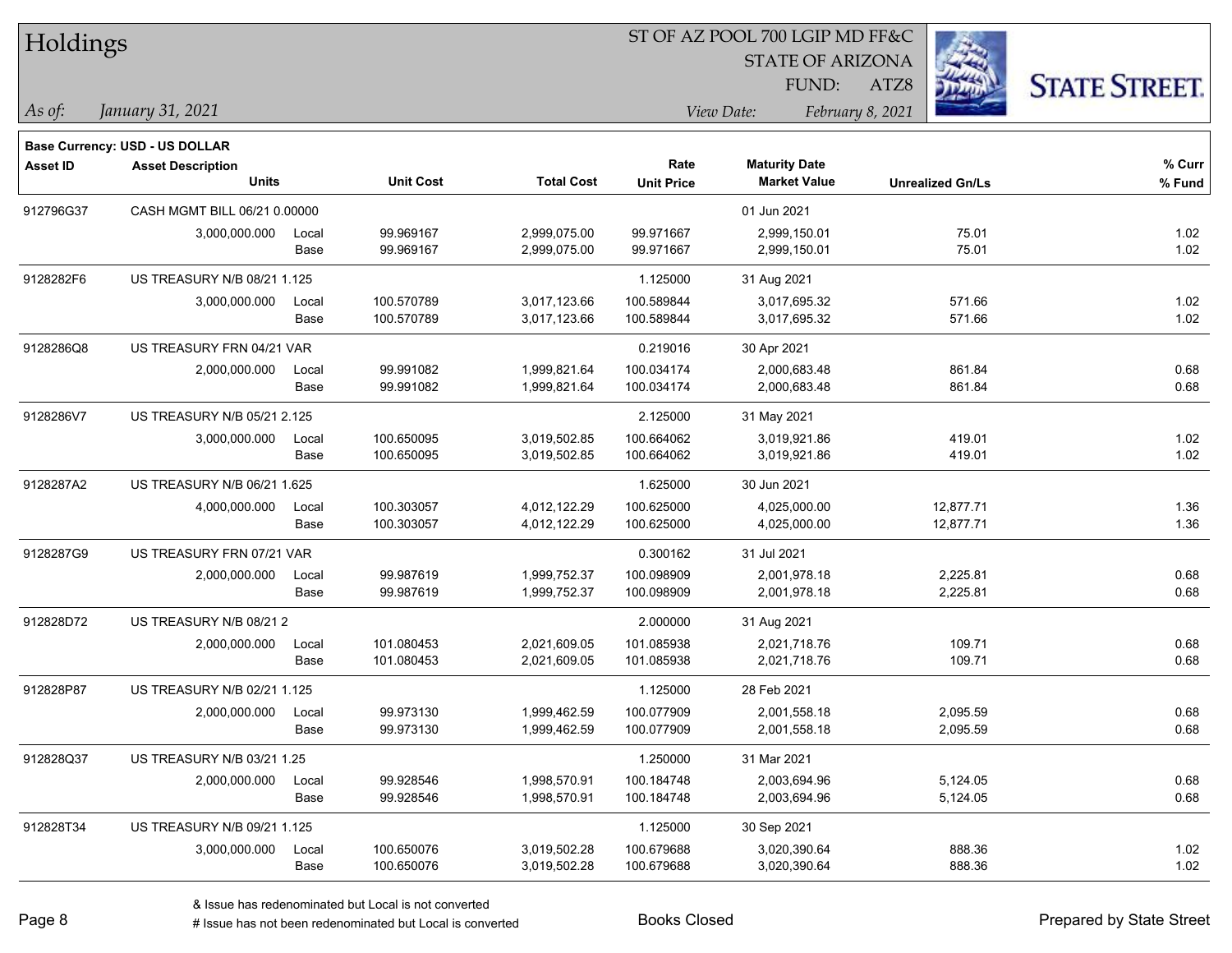| Holdings        |                                   |       |                  |                   |                   | ST OF AZ POOL 700 LGIP MD FF&C |                  |                         |                      |
|-----------------|-----------------------------------|-------|------------------|-------------------|-------------------|--------------------------------|------------------|-------------------------|----------------------|
|                 |                                   |       |                  |                   |                   | <b>STATE OF ARIZONA</b>        |                  |                         |                      |
|                 |                                   |       |                  |                   |                   | FUND:                          | ATZ8             |                         | <b>STATE STREET.</b> |
| As of:          | January 31, 2021                  |       |                  |                   |                   | View Date:                     | February 8, 2021 |                         |                      |
|                 | Base Currency: USD - US DOLLAR    |       |                  |                   |                   |                                |                  |                         |                      |
| <b>Asset ID</b> | <b>Asset Description</b>          |       |                  |                   | Rate              | <b>Maturity Date</b>           |                  |                         | % Curr               |
|                 | Units                             |       | <b>Unit Cost</b> | <b>Total Cost</b> | <b>Unit Price</b> | <b>Market Value</b>            |                  | <b>Unrealized Gn/Ls</b> | % Fund               |
| 912828U65       | <b>US TREASURY N/B 11/21 1.75</b> |       |                  |                   | 1.750000          | 30 Nov 2021                    |                  |                         |                      |
|                 | 5,000,000.000                     | Local | 101.344629       | 5,067,231.44      | 101.359375        | 5,067,968.75                   |                  | 737.31                  | 1.72                 |
|                 |                                   | Base  | 101.344629       | 5,067,231.44      | 101.359375        | 5,067,968.75                   |                  | 737.31                  | 1.72                 |
| 912828WG1       | US TREASURY N/B 04/21 2.25        |       |                  |                   | 2.250000          | 30 Apr 2021                    |                  |                         |                      |
|                 | 3,000,000.000                     | Local | 100.513468       | 3,015,404.03      | 100.522384        | 3,015,671.52                   |                  | 267.49                  | 1.02                 |
|                 |                                   | Base  | 100.513468       | 3,015,404.03      | 100.522384        | 3,015,671.52                   |                  | 267.49                  | 1.02                 |
| 912828WN6       | US TREASURY N/B 05/21 2           |       |                  |                   | 2.000000          | 31 May 2021                    |                  |                         |                      |
|                 | 2,000,000.000                     | Local | 100.585884       | 2,011,717.67      | 100.621094        | 2,012,421.88                   |                  | 704.21                  | 0.68                 |
|                 |                                   | Base  | 100.585884       | 2,011,717.67      | 100.621094        | 2,012,421.88                   |                  | 704.21                  | 0.68                 |
| 912828WR7       | US TREASURY N/B 06/21 2.125       |       |                  |                   | 2.125000          | 30 Jun 2021                    |                  |                         |                      |
|                 | 5,000,000.000                     | Local | 100.815622       | 5,040,781.12      | 100.835938        | 5,041,796.90                   |                  | 1,015.78                | 1.71                 |
|                 |                                   | Base  | 100.815622       | 5,040,781.12      | 100.835938        | 5,041,796.90                   |                  | 1,015.78                | 1.71                 |
| 912828YN4       | US TREASURY FRN 10/21 VAR         |       |                  |                   | 0.380016          | 31 Oct 2021                    |                  |                         |                      |
|                 | 3,000,000.000                     | Local | 100.014539       | 3,000,436.18      | 100.208892        | 3,006,266.76                   |                  | 5,830.58                | 1.02                 |
|                 |                                   | Base  | 100.014539       | 3,000,436.18      | 100.208892        | 3,006,266.76                   |                  | 5,830.58                | 1.02                 |
| 912828YP9       | US TREASURY N/B 10/21 1.5         |       |                  |                   | 1.500000          | 31 Oct 2021                    |                  |                         |                      |
|                 | 3,000,000.000                     | Local | 101.012145       | 3,030,364.34      | 101.039062        | 3,031,171.86                   |                  | 807.52                  | 1.03                 |
|                 |                                   | Base  | 101.012145       | 3,030,364.34      | 101.039062        | 3,031,171.86                   |                  | 807.52                  | 1.03                 |
| 912828YT1       | US TREASURY N/B 11/21 1.5         |       |                  |                   | 1.500000          | 30 Nov 2021                    |                  |                         |                      |
|                 | 5,000,000.000                     | Local | 101.131735       | 5,056,586.77      | 101.160156        | 5,058,007.80                   |                  | 1,421.03                | 1.71                 |
|                 |                                   | Base  | 101.131735       | 5,056,586.77      | 101.160156        | 5,058,007.80                   |                  | 1,421.03                | 1.71                 |
| 912828YZ7       | US TREASURY N/B 12/21 1.625       |       |                  |                   | 1.625000          | 31 Dec 2021                    |                  |                         |                      |
|                 | 5,000,000.000                     | Local | 101.341674       | 5,067,083.72      | 101.382812        | 5,069,140.60                   |                  | 2,056.88                | 1.72                 |
|                 |                                   | Base  | 101.341674       | 5,067,083.72      | 101.382812        | 5,069,140.60                   |                  | 2,056.88                | 1.72                 |
| 912828Z45       | US TREASURY FRN 01/22 VAR         |       |                  |                   | 0.234016          | 31 Jan 2022                    |                  |                         |                      |
|                 | 2,000,000.000                     | Local | 99.992066        | 1,999,841.31      | 100.127066        | 2,002,541.32                   |                  | 2,700.01                | 0.68                 |
|                 |                                   | Base  | 99.992066        | 1,999,841.31      | 100.127066        | 2,002,541.32                   |                  | 2,700.01                | 0.68                 |
| 912828ZA1       | US TREASURY N/B 02/22 1.125       |       |                  |                   | 1.125000          | 28 Feb 2022                    |                  |                         |                      |
|                 | 2,000,000.000                     | Local | 101.056422       | 2,021,128.44      | 101.093750        | 2,021,875.00                   |                  | 746.56                  | 0.68                 |
|                 |                                   | Base  | 101.056422       | 2,021,128.44      | 101.093750        | 2,021,875.00                   |                  | 746.56                  | 0.68                 |

 $\overline{\phantom{0}}$ 

 $\overline{\phantom{0}}$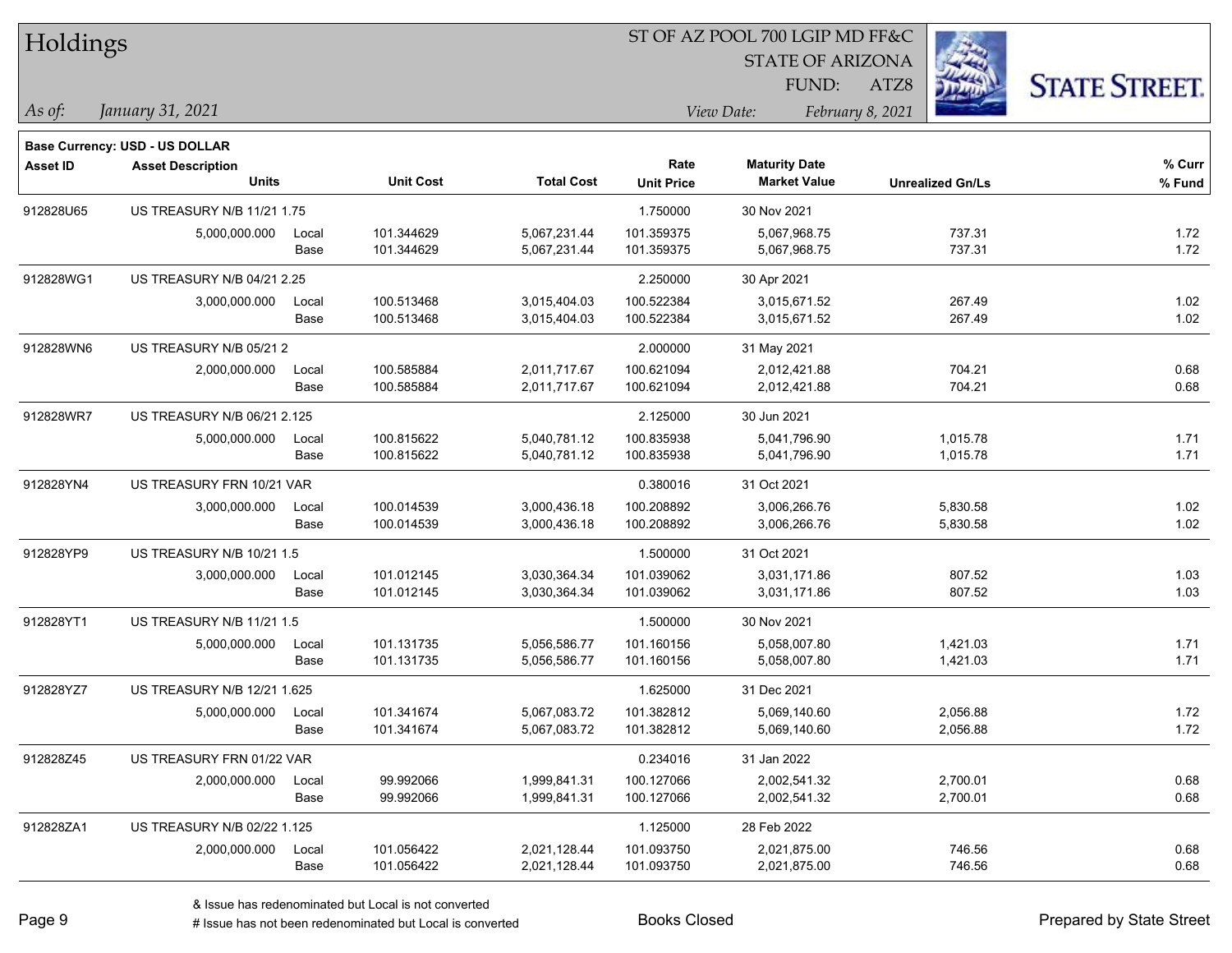| Holdings        |                                |       |                  |                   | ST OF AZ POOL 700 LGIP MD FF&C |                                |                         |                      |  |  |
|-----------------|--------------------------------|-------|------------------|-------------------|--------------------------------|--------------------------------|-------------------------|----------------------|--|--|
|                 |                                |       |                  |                   |                                | <b>STATE OF ARIZONA</b>        |                         |                      |  |  |
|                 |                                |       |                  |                   |                                | FUND:                          | 煥<br>ATZ8               | <b>STATE STREET.</b> |  |  |
| As of:          | January 31, 2021               |       |                  |                   |                                | February 8, 2021<br>View Date: |                         |                      |  |  |
|                 | Base Currency: USD - US DOLLAR |       |                  |                   |                                |                                |                         |                      |  |  |
| <b>Asset ID</b> | <b>Asset Description</b>       |       |                  |                   | Rate                           | <b>Maturity Date</b>           |                         | % Curr               |  |  |
|                 | <b>Units</b>                   |       | <b>Unit Cost</b> | <b>Total Cost</b> | <b>Unit Price</b>              | <b>Market Value</b>            | <b>Unrealized Gn/Ls</b> | % Fund               |  |  |
| 912828ZG8       | US TREASURY N/B 03/22 0.375    |       |                  |                   | 0.375000                       | 31 Mar 2022                    |                         |                      |  |  |
|                 | 2,000,000.000                  | Local | 100.238382       | 2,004,767.64      | 100.304688                     | 2,006,093.76                   | 1,326.12                | 0.68                 |  |  |
|                 |                                | Base  | 100.238382       | 2,004,767.64      | 100.304688                     | 2,006,093.76                   | 1,326.12                | 0.68                 |  |  |
| 912828ZK9       | US TREASURY FRN 04/22 VAR      |       |                  |                   | 0.194016                       | 30 Apr 2022                    |                         |                      |  |  |
|                 | 3,000,000.000                  | Local | 100.030147       | 3,000,904.40      | 100.100580                     | 3,003,017.40                   | 2,113.00                | 1.02                 |  |  |
|                 |                                | Base  | 100.030147       | 3,000,904.40      | 100.100580                     | 3,003,017.40                   | 2,113.00                | 1.02                 |  |  |
| 912828ZR4       | US TREASURY N/B 05/22 0.125    |       |                  |                   | 0.125000                       | 31 May 2022                    |                         |                      |  |  |
|                 | 2,000,000.000                  | Local | 99.969990        | 1,999,399.80      | 100.023438                     | 2,000,468.76                   | 1,068.96                | 0.68                 |  |  |
|                 |                                | Base  | 99.969990        | 1,999,399.80      | 100.023438                     | 2,000,468.76                   | 1,068.96                | 0.68                 |  |  |
| 912828ZT0       | US TREASURY N/B 05/25 0.25     |       |                  |                   | 0.250000                       | 31 May 2025                    |                         |                      |  |  |
|                 | 2,000,000.000                  | Local | 99.312520        | 1,986,250.39      | 99.558594                      | 1,991,171.88                   | 4,921.49                | 0.67                 |  |  |
|                 |                                | Base  | 99.312520        | 1,986,250.39      | 99.558594                      | 1,991,171.88                   | 4,921.49                | 0.67                 |  |  |
| 912828ZU7       | US TREASURY N/B 06/23 0.25     |       |                  |                   | 0.250000                       | 15 Jun 2023                    |                         |                      |  |  |
|                 | 2,000,000.000                  | Local | 100.089098       | 2,001,781.95      | 100.250000                     | 2,005,000.00                   | 3,218.05                | 0.68                 |  |  |
|                 |                                | Base  | 100.089098       | 2,001,781.95      | 100.250000                     | 2,005,000.00                   | 3,218.05                | 0.68                 |  |  |
| 912828ZW3       | US TREASURY N/B 06/25 0.25     |       |                  |                   | 0.250000                       | 30 Jun 2025                    |                         |                      |  |  |
|                 | 2,000,000.000                  | Local | 99.768654        | 1,995,373.08      | 99.496094                      | 1,989,921.88                   | $-5,451.20$             | 0.67                 |  |  |
|                 |                                | Base  | 99.768654        | 1,995,373.08      | 99.496094                      | 1,989,921.88                   | $-5,451.20$             | 0.67                 |  |  |
| 912828ZX1       | US TREASURY N/B 06/22 0.125    |       |                  |                   | 0.125000                       | 30 Jun 2022                    |                         |                      |  |  |
|                 | 5,000,000.000                  | Local | 99.964103        | 4,998,205.13      | 100.023438                     | 5,001,171.90                   | 2,966.77                | 1.69                 |  |  |
|                 |                                | Base  | 99.964103        | 4,998,205.13      | 100.023438                     | 5,001,171.90                   | 2,966.77                | 1.69                 |  |  |
| 91282CAA9       | US TREASURY FRN 07/22 VAR      |       |                  |                   | 0.135016                       | 31 Jul 2022                    |                         |                      |  |  |
|                 | 5,000,000.000                  | Local | 99.989421        | 4,999,471.05      | 100.030612                     | 5,001,530.60                   | 2,059.55                | 1.69                 |  |  |
|                 |                                | Base  | 99.989421        | 4,999,471.05      | 100.030612                     | 5,001,530.60                   | 2,059.55                | 1.69                 |  |  |
| 91282CAG6       | US TREASURY N/B 08/22 0.125    |       |                  |                   | 0.125000                       | 31 Aug 2022                    |                         |                      |  |  |
|                 | 5,000,000.000                  | Local | 99.952536        | 4,997,626.81      | 100.019531                     | 5,000,976.55                   | 3,349.74                | 1.69                 |  |  |
|                 |                                | Base  | 99.952536        | 4,997,626.81      | 100.019531                     | 5,000,976.55                   | 3,349.74                | 1.69                 |  |  |
| 91282CAJ0       | US TREASURY N/B 08/25 0.25     |       |                  |                   | 0.250000                       | 31 Aug 2025                    |                         |                      |  |  |
|                 | 2,000,000.000                  | Local | 99.315242        | 1,986,304.84      | 99.375000                      | 1,987,500.00                   | 1,195.16                | 0.67                 |  |  |
|                 |                                | Base  | 99.315242        | 1,986,304.84      | 99.375000                      | 1,987,500.00                   | 1,195.16                | 0.67                 |  |  |

 $\overline{\phantom{0}}$ 

-

 $\overline{\phantom{0}}$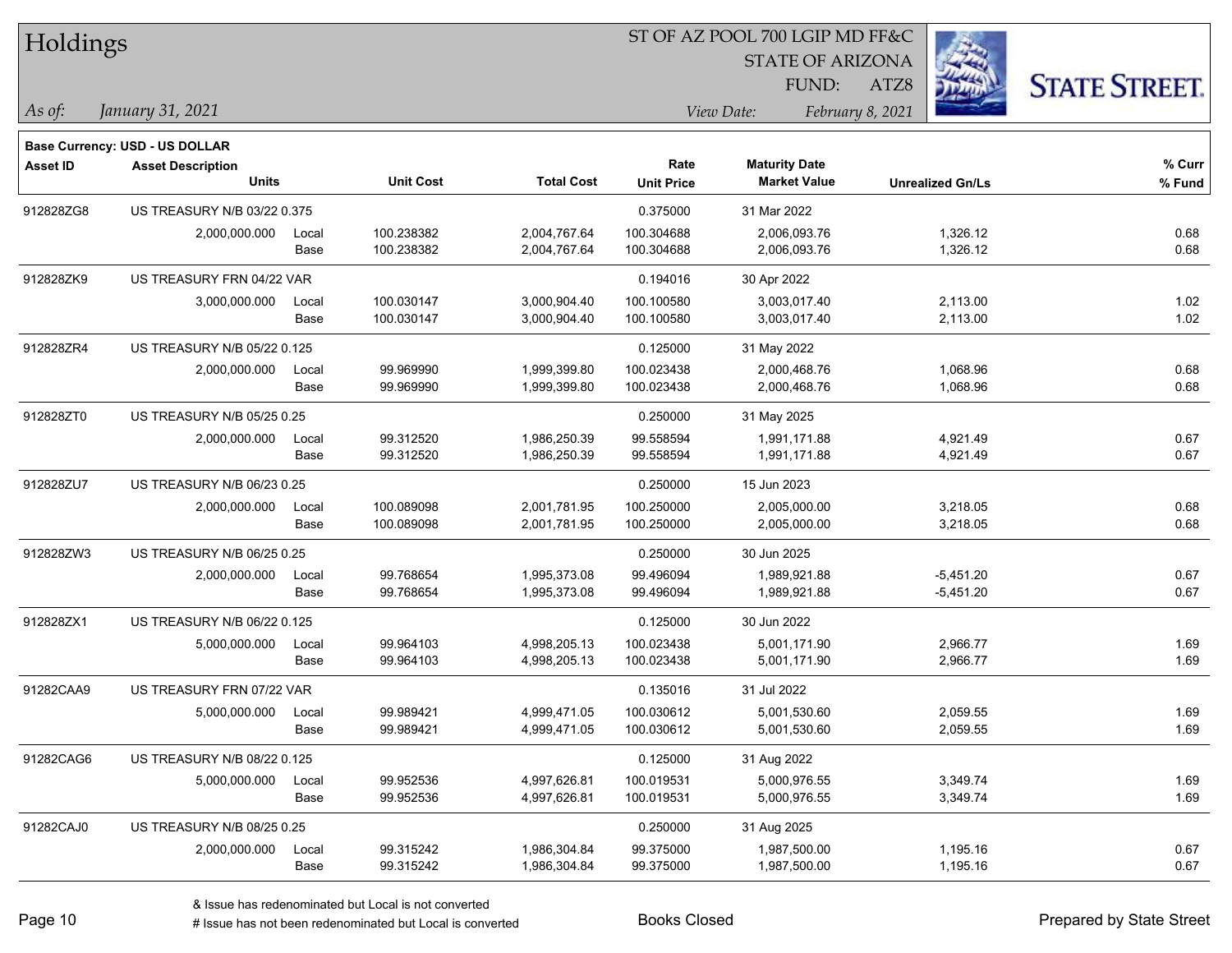| Holdings        |                                |       |                  |                   |                   | ST OF AZ POOL 700 LGIP MD FF&C |                         |                      |
|-----------------|--------------------------------|-------|------------------|-------------------|-------------------|--------------------------------|-------------------------|----------------------|
|                 |                                |       |                  |                   |                   | <b>STATE OF ARIZONA</b>        |                         |                      |
|                 |                                |       |                  |                   |                   | FUND:                          | ATZ8                    | <b>STATE STREET.</b> |
| As of:          | January 31, 2021               |       |                  |                   |                   | View Date:                     | February 8, 2021        |                      |
|                 | Base Currency: USD - US DOLLAR |       |                  |                   |                   |                                |                         |                      |
| <b>Asset ID</b> | <b>Asset Description</b>       |       |                  |                   | Rate              | <b>Maturity Date</b>           |                         | % Curr               |
|                 | <b>Units</b>                   |       | <b>Unit Cost</b> | <b>Total Cost</b> | <b>Unit Price</b> | <b>Market Value</b>            | <b>Unrealized Gn/Ls</b> | % Fund               |
| 91282CAM3       | US TREASURY N/B 09/25 0.25     |       |                  |                   | 0.250000          | 30 Sep 2025                    |                         |                      |
|                 | 2,000,000.000                  | Local | 99.769862        | 1,995,397.24      | 99.304688         | 1,986,093.76                   | $-9,303.48$             | 0.67                 |
|                 |                                | Base  | 99.769862        | 1,995,397.24      | 99.304688         | 1,986,093.76                   | $-9,303.48$             | 0.67                 |
| 91282CAN1       | US TREASURY N/B 09/22 0.125    |       |                  |                   | 0.125000          | 30 Sep 2022                    |                         |                      |
|                 | 2,000,000.000                  | Local | 99.903521        | 1,998,070.41      | 100.011719        | 2,000,234.38                   | 2,163.97                | 0.68                 |
|                 |                                | Base  | 99.903521        | 1,998,070.41      | 100.011719        | 2,000,234.38                   | 2,163.97                | 0.68                 |
| 91282CAP6       | US TREASURY N/B 10/23 0.125    |       |                  |                   | 0.125000          | 15 Oct 2023                    |                         |                      |
|                 | 2,000,000.000                  | Local | 99.747062        | 1,994,941.23      | 99.894531         | 1,997,890.62                   | 2,949.39                | 0.68                 |
|                 |                                | Base  | 99.747062        | 1,994,941.23      | 99.894531         | 1,997,890.62                   | 2,949.39                | 0.68                 |
| 91282CAS0       | US TREASURY FRN 10/22 VAR      |       |                  |                   | 0.135016          | 31 Oct 2022                    |                         |                      |
|                 | 3,000,000.000                  | Local | 99.989403        | 2,999,682.08      | 100.031434        | 3,000,943.02                   | 1,260.94                | 1.02                 |
|                 |                                | Base  | 99.989403        | 2,999,682.08      | 100.031434        | 3,000,943.02                   | 1,260.94                | 1.02                 |
| 91282CAT8       | US TREASURY N/B 10/25 0.25     |       |                  |                   | 0.250000          | 31 Oct 2025                    |                         |                      |
|                 | 2,000,000.000                  | Local | 99.049433        | 1,980,988.66      | 99.242188         | 1,984,843.76                   | 3,855.10                | 0.67                 |
|                 |                                | Base  | 99.049433        | 1,980,988.66      | 99.242188         | 1,984,843.76                   | 3,855.10                | 0.67                 |
| 91282CAW1       | US TREASURY N/B 11/23 0.25     |       |                  |                   | 0.250000          | 15 Nov 2023                    |                         |                      |
|                 | 2,000,000.000                  | Local | 100.009710       | 2,000,194.19      | 100.226562        | 2,004,531.24                   | 4,337.05                | 0.68                 |
|                 |                                | Base  | 100.009710       | 2,000,194.19      | 100.226562        | 2,004,531.24                   | 4,337.05                | 0.68                 |
| 91282CAX9       | US TREASURY N/B 11/22 0.125    |       |                  |                   | 0.125000          | 30 Nov 2022                    |                         |                      |
|                 | 3,000,000.000                  | Local | 99.928330        | 2,997,849.91      | 100.019531        | 3,000,585.93                   | 2,736.02                | 1.02                 |
|                 |                                | Base  | 99.928330        | 2,997,849.91      | 100.019531        | 3,000,585.93                   | 2,736.02                | 1.02                 |
| 91282CAZ4       | US TREASURY N/B 11/25 0.375    |       |                  |                   | 0.375000          | 30 Nov 2025                    |                         |                      |
|                 | 2,000,000.000                  | Local | 99.762137        | 1,995,242.73      | 99.781250         | 1,995,625.00                   | 382.27                  | 0.68                 |
|                 |                                | Base  | 99.762137        | 1,995,242.73      | 99.781250         | 1,995,625.00                   | 382.27                  | 0.68                 |
| 91282CBA8       | US TREASURY N/B 12/23 0.125    |       |                  |                   | 0.125000          | 15 Dec 2023                    |                         |                      |
|                 | 2,000,000.000                  | Local | 99.759926        | 1,995,198.51      | 99.843750         | 1,996,875.00                   | 1,676.49                | 0.68                 |
|                 |                                | Base  | 99.759926        | 1,995,198.51      | 99.843750         | 1,996,875.00                   | 1,676.49                | 0.68                 |
| 91282CBC4       | US TREASURY N/B 12/25 0.375    |       |                  |                   | 0.375000          | 31 Dec 2025                    |                         |                      |
|                 | 2,000,000.000                  | Local | 99.540535        | 1,990,810.70      | 99.718750         | 1,994,375.00                   | 3,564.30                | 0.68                 |
|                 |                                | Base  | 99.540535        | 1,990,810.70      | 99.718750         | 1,994,375.00                   | 3,564.30                | 0.68                 |

 $\overline{\phantom{0}}$ 

 $\overline{\phantom{0}}$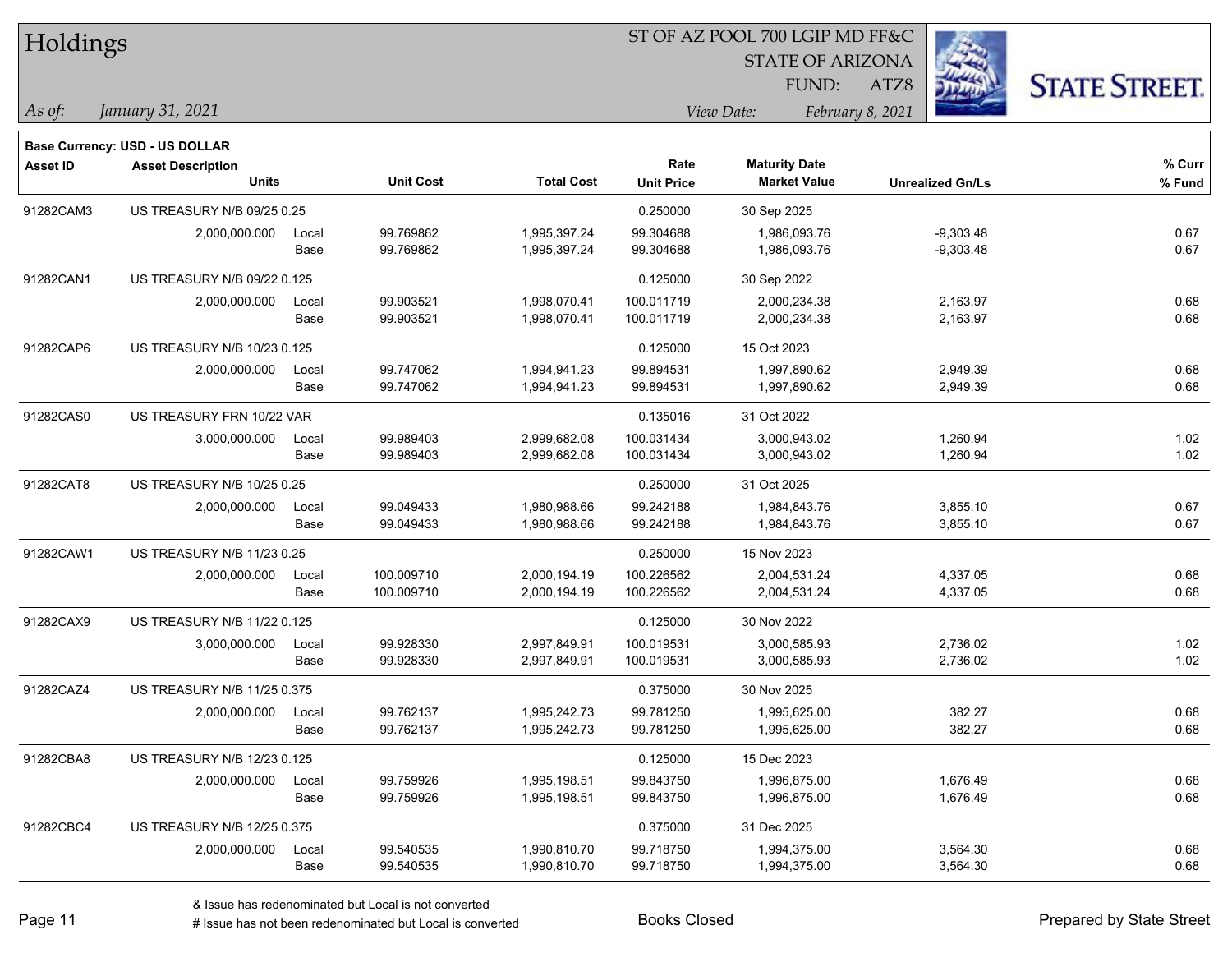| <b>STATE OF ARIZONA</b><br><b>STATE STREET.</b><br>FUND:<br>ATZ8<br>January 31, 2021<br>View Date:<br>February 8, 2021<br>Base Currency: USD - US DOLLAR<br>Rate<br><b>Maturity Date</b><br>% Curr<br><b>Asset ID</b><br><b>Asset Description</b><br><b>Units</b><br><b>Unit Cost</b><br><b>Total Cost</b><br><b>Market Value</b><br><b>Unit Price</b><br><b>Unrealized Gn/Ls</b><br>% Fund<br>US TREASURY N/B 12/22 0.125<br>0.125000<br>31 Dec 2022<br>99.990454<br>1.02<br>2,999,713.61<br>100.007812<br>520.75<br>3,000,000.000<br>3,000,234.36<br>Local<br>1.02<br>99.990454<br>2,999,713.61<br>100.007812<br>3,000,234.36<br>520.75<br>Base<br>US TREASURY N/B 01/24 0.125<br>0.125000<br>15 Jan 2024<br>99.688199<br>0.68<br>1,993,763.98<br>99.828125<br>1,996,562.50<br>2,798.52<br>2,000,000.000<br>Local<br>99.688199<br>0.68<br>1,993,763.98<br>99.828125<br>1,996,562.50<br>2,798.52<br>Base<br>US TREASURY N/B 01/23 0.125<br>0.125000<br>31 Jan 2023<br>99.998006<br>1.02<br>2,999,940.18<br>100.015625<br>528.57<br>3,000,000.000<br>3,000,468.75<br>Local<br>1.02<br>99.998006<br>2,999,940.18<br>100.015625<br>3,000,468.75<br>528.57<br>Base<br>US TREASURY N/B 01/26 0.375<br>0.375000<br>31 Jan 2026<br>99.600249<br>0.68<br>2,000,000.000<br>1,992,004.98<br>99.664062<br>1,993,281.24<br>1,276.26<br>Local<br>0.68<br>99.600249<br>1,992,004.98<br>99.664062<br>1,993,281.24<br>1,276.26<br>Base<br>US TREASURY FRN 01/23 VAR<br>1.000000<br>31 Jan 2023<br>0.68<br>99.995956<br>1,999,919.12<br>100.002055<br>2,000,041.10<br>121.98<br>2,000,000.000<br>Local<br>99.995956<br>121.98<br>0.68<br>1,999,919.12<br>100.002055<br>2,000,041.10<br>Base<br><b>US DOLLAR Total</b><br>192,329,855.790<br>192,931,081.79<br>193,545,147.58<br>614,065.79<br>65.57<br>Local<br>65.57<br>Original Face:<br>98,318,075.000<br>192,931,081.79<br>193,545,147.58<br>614,065.79<br>Base<br><b>FIXED INCOME Total</b><br>192,329,855.790<br>Base<br>192,931,081.79<br>193,545,147.58<br>614,065.79<br>65.57 | Holdings  |  |  | ST OF AZ POOL 700 LGIP MD FF&C |  |  |  |  |  |
|------------------------------------------------------------------------------------------------------------------------------------------------------------------------------------------------------------------------------------------------------------------------------------------------------------------------------------------------------------------------------------------------------------------------------------------------------------------------------------------------------------------------------------------------------------------------------------------------------------------------------------------------------------------------------------------------------------------------------------------------------------------------------------------------------------------------------------------------------------------------------------------------------------------------------------------------------------------------------------------------------------------------------------------------------------------------------------------------------------------------------------------------------------------------------------------------------------------------------------------------------------------------------------------------------------------------------------------------------------------------------------------------------------------------------------------------------------------------------------------------------------------------------------------------------------------------------------------------------------------------------------------------------------------------------------------------------------------------------------------------------------------------------------------------------------------------------------------------------------------------------------------------------------------------------------------------------------------------------------------------------------------------|-----------|--|--|--------------------------------|--|--|--|--|--|
|                                                                                                                                                                                                                                                                                                                                                                                                                                                                                                                                                                                                                                                                                                                                                                                                                                                                                                                                                                                                                                                                                                                                                                                                                                                                                                                                                                                                                                                                                                                                                                                                                                                                                                                                                                                                                                                                                                                                                                                                                        |           |  |  |                                |  |  |  |  |  |
|                                                                                                                                                                                                                                                                                                                                                                                                                                                                                                                                                                                                                                                                                                                                                                                                                                                                                                                                                                                                                                                                                                                                                                                                                                                                                                                                                                                                                                                                                                                                                                                                                                                                                                                                                                                                                                                                                                                                                                                                                        |           |  |  |                                |  |  |  |  |  |
|                                                                                                                                                                                                                                                                                                                                                                                                                                                                                                                                                                                                                                                                                                                                                                                                                                                                                                                                                                                                                                                                                                                                                                                                                                                                                                                                                                                                                                                                                                                                                                                                                                                                                                                                                                                                                                                                                                                                                                                                                        | As of:    |  |  |                                |  |  |  |  |  |
|                                                                                                                                                                                                                                                                                                                                                                                                                                                                                                                                                                                                                                                                                                                                                                                                                                                                                                                                                                                                                                                                                                                                                                                                                                                                                                                                                                                                                                                                                                                                                                                                                                                                                                                                                                                                                                                                                                                                                                                                                        |           |  |  |                                |  |  |  |  |  |
|                                                                                                                                                                                                                                                                                                                                                                                                                                                                                                                                                                                                                                                                                                                                                                                                                                                                                                                                                                                                                                                                                                                                                                                                                                                                                                                                                                                                                                                                                                                                                                                                                                                                                                                                                                                                                                                                                                                                                                                                                        |           |  |  |                                |  |  |  |  |  |
|                                                                                                                                                                                                                                                                                                                                                                                                                                                                                                                                                                                                                                                                                                                                                                                                                                                                                                                                                                                                                                                                                                                                                                                                                                                                                                                                                                                                                                                                                                                                                                                                                                                                                                                                                                                                                                                                                                                                                                                                                        |           |  |  |                                |  |  |  |  |  |
|                                                                                                                                                                                                                                                                                                                                                                                                                                                                                                                                                                                                                                                                                                                                                                                                                                                                                                                                                                                                                                                                                                                                                                                                                                                                                                                                                                                                                                                                                                                                                                                                                                                                                                                                                                                                                                                                                                                                                                                                                        | 91282CBD2 |  |  |                                |  |  |  |  |  |
|                                                                                                                                                                                                                                                                                                                                                                                                                                                                                                                                                                                                                                                                                                                                                                                                                                                                                                                                                                                                                                                                                                                                                                                                                                                                                                                                                                                                                                                                                                                                                                                                                                                                                                                                                                                                                                                                                                                                                                                                                        |           |  |  |                                |  |  |  |  |  |
|                                                                                                                                                                                                                                                                                                                                                                                                                                                                                                                                                                                                                                                                                                                                                                                                                                                                                                                                                                                                                                                                                                                                                                                                                                                                                                                                                                                                                                                                                                                                                                                                                                                                                                                                                                                                                                                                                                                                                                                                                        |           |  |  |                                |  |  |  |  |  |
|                                                                                                                                                                                                                                                                                                                                                                                                                                                                                                                                                                                                                                                                                                                                                                                                                                                                                                                                                                                                                                                                                                                                                                                                                                                                                                                                                                                                                                                                                                                                                                                                                                                                                                                                                                                                                                                                                                                                                                                                                        | 91282CBE0 |  |  |                                |  |  |  |  |  |
|                                                                                                                                                                                                                                                                                                                                                                                                                                                                                                                                                                                                                                                                                                                                                                                                                                                                                                                                                                                                                                                                                                                                                                                                                                                                                                                                                                                                                                                                                                                                                                                                                                                                                                                                                                                                                                                                                                                                                                                                                        |           |  |  |                                |  |  |  |  |  |
|                                                                                                                                                                                                                                                                                                                                                                                                                                                                                                                                                                                                                                                                                                                                                                                                                                                                                                                                                                                                                                                                                                                                                                                                                                                                                                                                                                                                                                                                                                                                                                                                                                                                                                                                                                                                                                                                                                                                                                                                                        |           |  |  |                                |  |  |  |  |  |
|                                                                                                                                                                                                                                                                                                                                                                                                                                                                                                                                                                                                                                                                                                                                                                                                                                                                                                                                                                                                                                                                                                                                                                                                                                                                                                                                                                                                                                                                                                                                                                                                                                                                                                                                                                                                                                                                                                                                                                                                                        | 91282CBG5 |  |  |                                |  |  |  |  |  |
|                                                                                                                                                                                                                                                                                                                                                                                                                                                                                                                                                                                                                                                                                                                                                                                                                                                                                                                                                                                                                                                                                                                                                                                                                                                                                                                                                                                                                                                                                                                                                                                                                                                                                                                                                                                                                                                                                                                                                                                                                        |           |  |  |                                |  |  |  |  |  |
|                                                                                                                                                                                                                                                                                                                                                                                                                                                                                                                                                                                                                                                                                                                                                                                                                                                                                                                                                                                                                                                                                                                                                                                                                                                                                                                                                                                                                                                                                                                                                                                                                                                                                                                                                                                                                                                                                                                                                                                                                        |           |  |  |                                |  |  |  |  |  |
|                                                                                                                                                                                                                                                                                                                                                                                                                                                                                                                                                                                                                                                                                                                                                                                                                                                                                                                                                                                                                                                                                                                                                                                                                                                                                                                                                                                                                                                                                                                                                                                                                                                                                                                                                                                                                                                                                                                                                                                                                        | 91282CBH3 |  |  |                                |  |  |  |  |  |
|                                                                                                                                                                                                                                                                                                                                                                                                                                                                                                                                                                                                                                                                                                                                                                                                                                                                                                                                                                                                                                                                                                                                                                                                                                                                                                                                                                                                                                                                                                                                                                                                                                                                                                                                                                                                                                                                                                                                                                                                                        |           |  |  |                                |  |  |  |  |  |
|                                                                                                                                                                                                                                                                                                                                                                                                                                                                                                                                                                                                                                                                                                                                                                                                                                                                                                                                                                                                                                                                                                                                                                                                                                                                                                                                                                                                                                                                                                                                                                                                                                                                                                                                                                                                                                                                                                                                                                                                                        |           |  |  |                                |  |  |  |  |  |
|                                                                                                                                                                                                                                                                                                                                                                                                                                                                                                                                                                                                                                                                                                                                                                                                                                                                                                                                                                                                                                                                                                                                                                                                                                                                                                                                                                                                                                                                                                                                                                                                                                                                                                                                                                                                                                                                                                                                                                                                                        | 91282CBK6 |  |  |                                |  |  |  |  |  |
|                                                                                                                                                                                                                                                                                                                                                                                                                                                                                                                                                                                                                                                                                                                                                                                                                                                                                                                                                                                                                                                                                                                                                                                                                                                                                                                                                                                                                                                                                                                                                                                                                                                                                                                                                                                                                                                                                                                                                                                                                        |           |  |  |                                |  |  |  |  |  |
|                                                                                                                                                                                                                                                                                                                                                                                                                                                                                                                                                                                                                                                                                                                                                                                                                                                                                                                                                                                                                                                                                                                                                                                                                                                                                                                                                                                                                                                                                                                                                                                                                                                                                                                                                                                                                                                                                                                                                                                                                        |           |  |  |                                |  |  |  |  |  |
|                                                                                                                                                                                                                                                                                                                                                                                                                                                                                                                                                                                                                                                                                                                                                                                                                                                                                                                                                                                                                                                                                                                                                                                                                                                                                                                                                                                                                                                                                                                                                                                                                                                                                                                                                                                                                                                                                                                                                                                                                        |           |  |  |                                |  |  |  |  |  |
|                                                                                                                                                                                                                                                                                                                                                                                                                                                                                                                                                                                                                                                                                                                                                                                                                                                                                                                                                                                                                                                                                                                                                                                                                                                                                                                                                                                                                                                                                                                                                                                                                                                                                                                                                                                                                                                                                                                                                                                                                        |           |  |  |                                |  |  |  |  |  |
|                                                                                                                                                                                                                                                                                                                                                                                                                                                                                                                                                                                                                                                                                                                                                                                                                                                                                                                                                                                                                                                                                                                                                                                                                                                                                                                                                                                                                                                                                                                                                                                                                                                                                                                                                                                                                                                                                                                                                                                                                        |           |  |  |                                |  |  |  |  |  |
|                                                                                                                                                                                                                                                                                                                                                                                                                                                                                                                                                                                                                                                                                                                                                                                                                                                                                                                                                                                                                                                                                                                                                                                                                                                                                                                                                                                                                                                                                                                                                                                                                                                                                                                                                                                                                                                                                                                                                                                                                        |           |  |  |                                |  |  |  |  |  |
|                                                                                                                                                                                                                                                                                                                                                                                                                                                                                                                                                                                                                                                                                                                                                                                                                                                                                                                                                                                                                                                                                                                                                                                                                                                                                                                                                                                                                                                                                                                                                                                                                                                                                                                                                                                                                                                                                                                                                                                                                        |           |  |  |                                |  |  |  |  |  |
| Original Face:<br>98,318,075.000                                                                                                                                                                                                                                                                                                                                                                                                                                                                                                                                                                                                                                                                                                                                                                                                                                                                                                                                                                                                                                                                                                                                                                                                                                                                                                                                                                                                                                                                                                                                                                                                                                                                                                                                                                                                                                                                                                                                                                                       |           |  |  |                                |  |  |  |  |  |

Page 12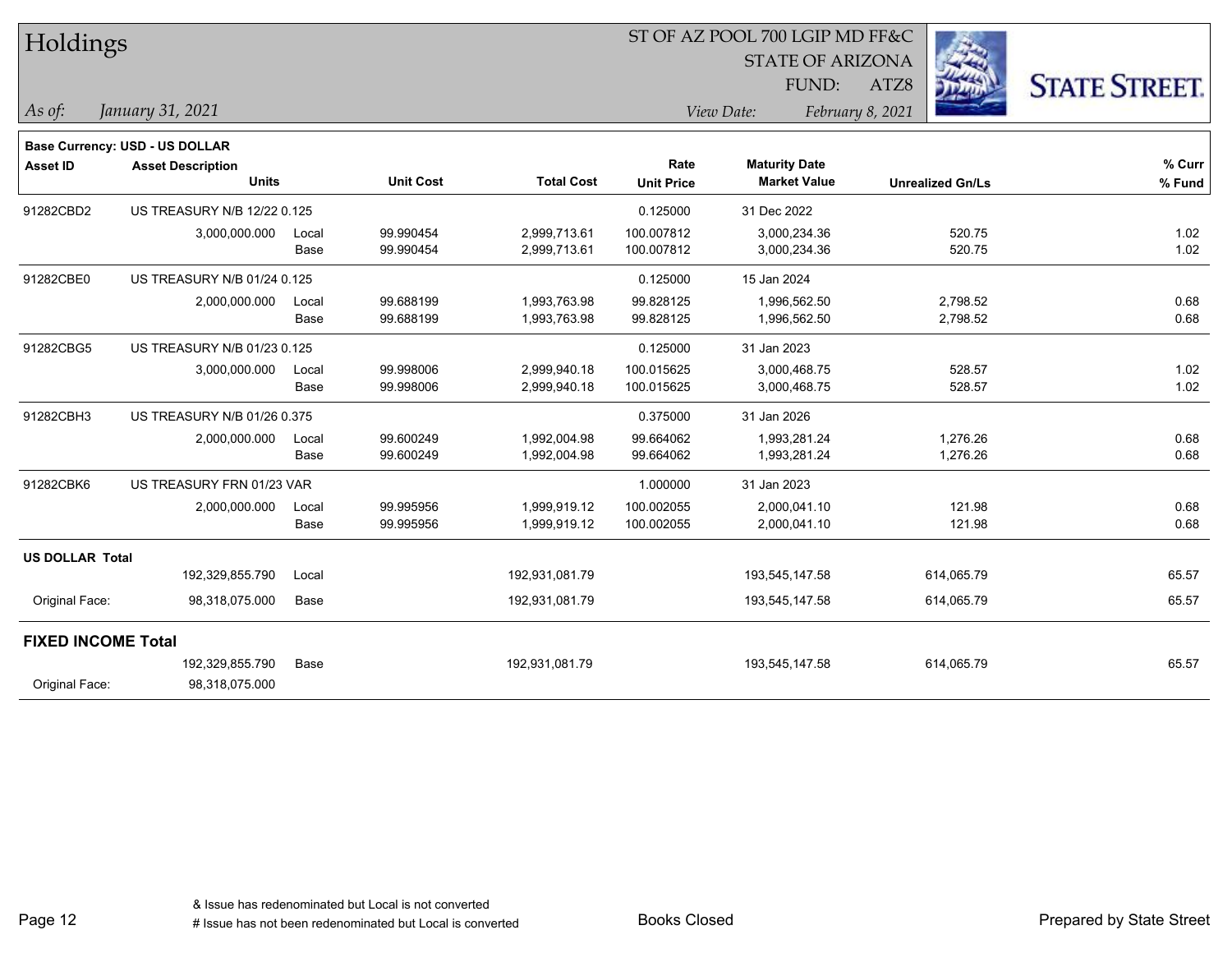| Holdings          |                                       |      | ST OF AZ POOL 700 LGIP MD FF&C |                   |                   |            |                         |                  |                         |                      |
|-------------------|---------------------------------------|------|--------------------------------|-------------------|-------------------|------------|-------------------------|------------------|-------------------------|----------------------|
|                   |                                       |      |                                |                   |                   |            | <b>STATE OF ARIZONA</b> |                  |                         |                      |
|                   |                                       |      |                                |                   |                   |            | FUND:                   | ATZ8             |                         | <b>STATE STREET.</b> |
| $ $ As of:        | January 31, 2021                      |      |                                |                   |                   | View Date: |                         | February 8, 2021 |                         |                      |
|                   | <b>Base Currency: USD - US DOLLAR</b> |      |                                |                   |                   |            |                         |                  |                         |                      |
| Asset ID          | <b>Asset Description</b>              |      |                                |                   | Rate              |            | <b>Maturity Date</b>    |                  |                         | % Curr               |
|                   | <b>Units</b>                          |      | <b>Unit Cost</b>               | <b>Total Cost</b> | <b>Unit Price</b> |            | <b>Market Value</b>     |                  | <b>Unrealized Gn/Ls</b> | % Fund               |
| <b>FUND Total</b> |                                       |      |                                |                   |                   |            |                         |                  |                         |                      |
|                   | 293,974,429.880                       | Base |                                | 294,575,167.15    |                   |            | 295,189,232.94          |                  | 614,065.79              | 100.00               |
| Original Face:    | 98,318,075.000                        |      |                                |                   |                   |            |                         |                  |                         |                      |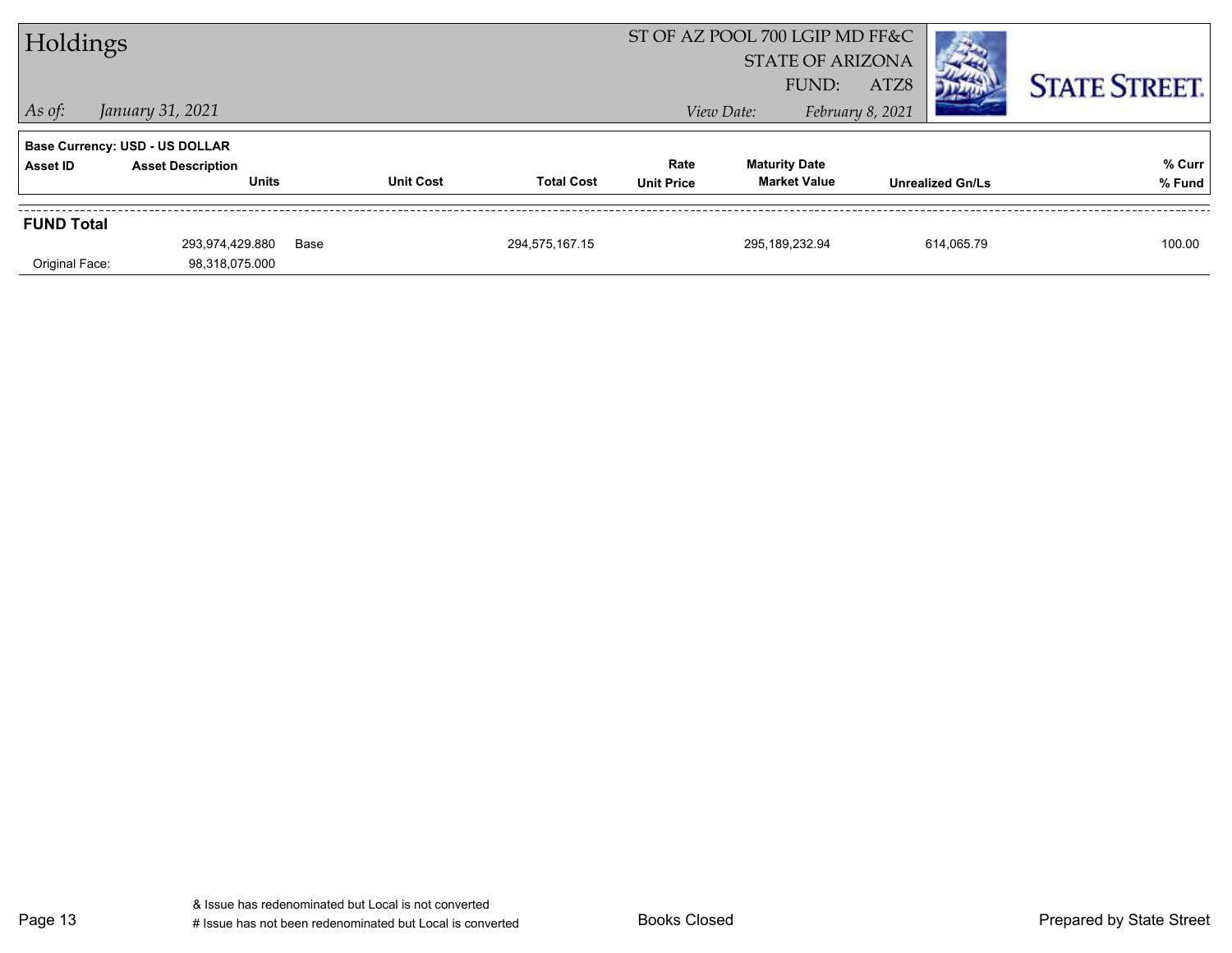## Currency Summary

*As of: January 31, 2021*

## ST OF AZ POOL 700 LGIP MD FF&C

STATE OF ARIZONA

ATZ8



*View Date: February 8, 2021*FUND:

#### **Base Currency:USD - US DOLLAR**

|                        |                 |       |                   |                     | % Currency |                         |                          |                           |
|------------------------|-----------------|-------|-------------------|---------------------|------------|-------------------------|--------------------------|---------------------------|
|                        | <b>Units</b>    |       | <b>Total Cost</b> | <b>Market Value</b> | % Fund     | <b>Unreal Sec Gn/Ls</b> | <b>Unreal Curr Gn/Ls</b> | <b>Total Unreal Gn/Ls</b> |
| <b>US DOLLAR</b>       |                 |       |                   |                     |            |                         | Exchange Rate:           | 1.000000                  |
| <b>CASH</b>            |                 |       |                   |                     |            |                         |                          |                           |
|                        | 144,574.090     | Local | 144,574.09        | 144,574.09          | 0.05       | 0.00                    |                          | 0.00                      |
|                        |                 | Base  | 144,574.09        | 144,574.09          | 0.05       | 0.00                    | 0.00                     | 0.00                      |
| <b>CASH EQUIVALENT</b> |                 |       |                   |                     |            |                         |                          |                           |
|                        | 101,500,000.000 | Local | 101,499,511.27    | 101,499,511.27      | 34.38      | 0.00                    |                          | 0.00                      |
|                        |                 | Base  | 101,499,511.27    | 101,499,511.27      | 34.38      | 0.00                    | 0.00                     | 0.00                      |
| <b>FIXED INCOME</b>    |                 |       |                   |                     |            |                         |                          |                           |
|                        | 192,329,855.790 | Local | 192,931,081.79    | 193,545,147.58      | 65.57      | 614,065.79              |                          | 614,065.79                |
| Original Face:         | 98,318,075.000  | Base  | 192,931,081.79    | 193,545,147.58      | 65.57      | 614,065.79              | 0.00                     | 614,065.79                |
| <b>US DOLLAR Total</b> |                 |       |                   |                     |            |                         |                          |                           |
|                        | 293,974,429.880 | Local | 294,575,167.15    | 295,189,232.94      | 100.00     | 614,065.79              |                          | 614,065.79                |
| Original Face:         | 98,318,075.000  | Base  | 294,575,167.15    | 295,189,232.94      | 100.00     | 614,065.79              | 0.00                     | 614,065.79                |
| <b>FUND Total</b>      |                 |       |                   |                     |            |                         |                          |                           |
|                        | 293,974,429.880 | Base  | 294,575,167.15    | 295,189,232.94      | 100.00     | 614,065.79              | 0.00                     | 614,065.79                |
| Original Face:         | 98,318,075.000  |       |                   |                     |            |                         |                          |                           |
|                        |                 |       |                   |                     |            |                         |                          |                           |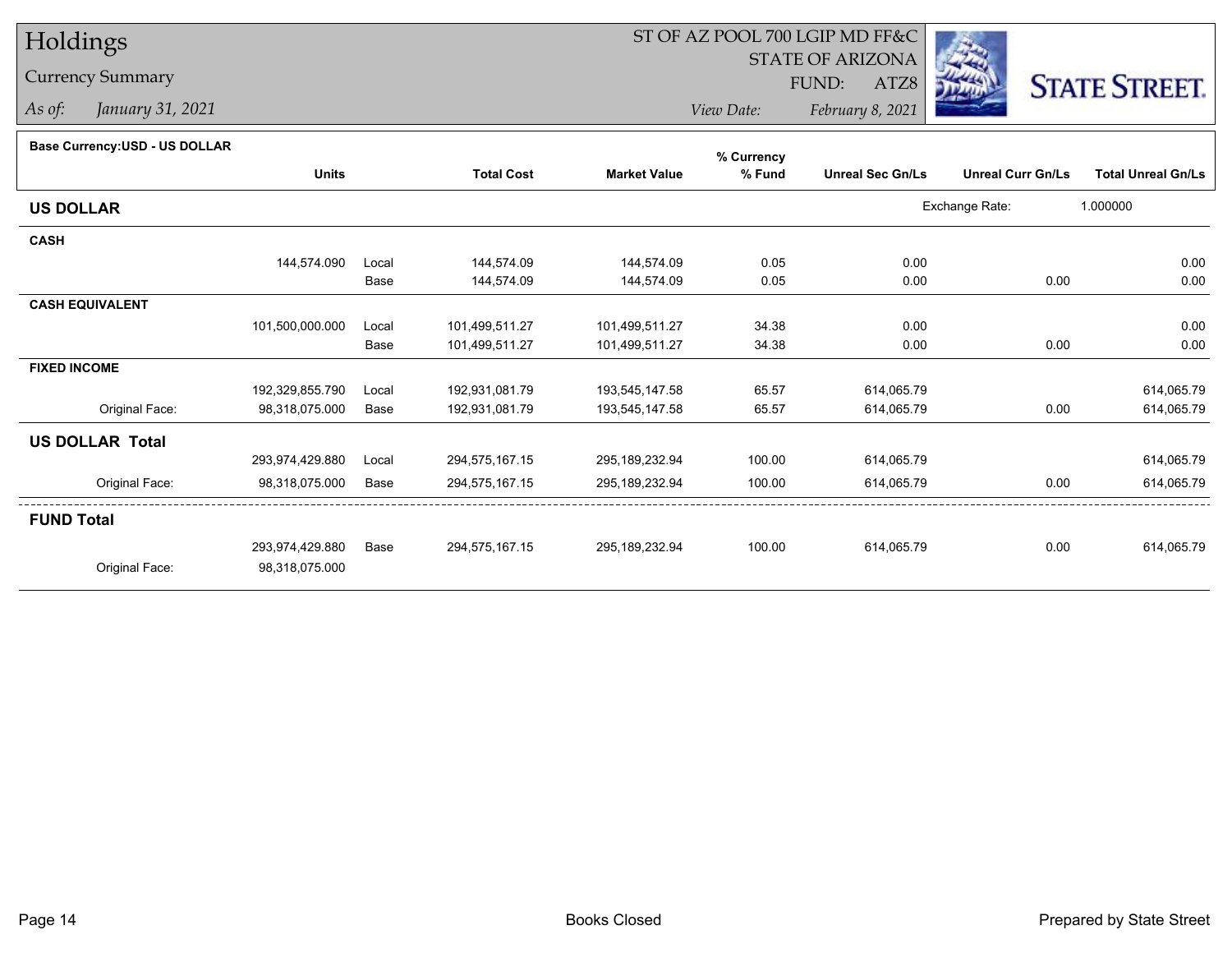| Holdings             |                                       |                   |                     |            | ST OF AZ POOL 700 LGIP MD FF&C |                          |                           |
|----------------------|---------------------------------------|-------------------|---------------------|------------|--------------------------------|--------------------------|---------------------------|
|                      |                                       |                   |                     |            | <b>STATE OF ARIZONA</b>        |                          |                           |
| <b>Asset Summary</b> |                                       |                   |                     |            | ATZ8<br>FUND:                  |                          | <b>STATE STREET.</b>      |
| As of:               | January 31, 2021                      |                   |                     | View Date: | February 8, 2021               |                          |                           |
|                      | <b>Base Currency: USD - US DOLLAR</b> |                   |                     |            |                                |                          |                           |
|                      | <b>Units</b>                          | <b>Total Cost</b> | <b>Market Value</b> | % Fund     | <b>Unreal Sec Gn/Ls</b>        | <b>Unreal Curr Gn/Ls</b> | <b>Total Unreal Gn/Ls</b> |
| <b>CASH</b>          |                                       |                   |                     |            |                                |                          |                           |
| <b>US DOLLAR</b>     |                                       |                   |                     |            |                                |                          |                           |
|                      | 144,574.090                           | 144,574.09        | 144,574.09          | 0.05       | 0.00                           | 0.00                     | 0.00                      |
| <b>CASH Total</b>    |                                       |                   |                     |            |                                |                          |                           |
|                      | 144,574.090                           | 144,574.09        | 144,574.09          | 0.05       | 0.00                           | 0.00                     | 0.00                      |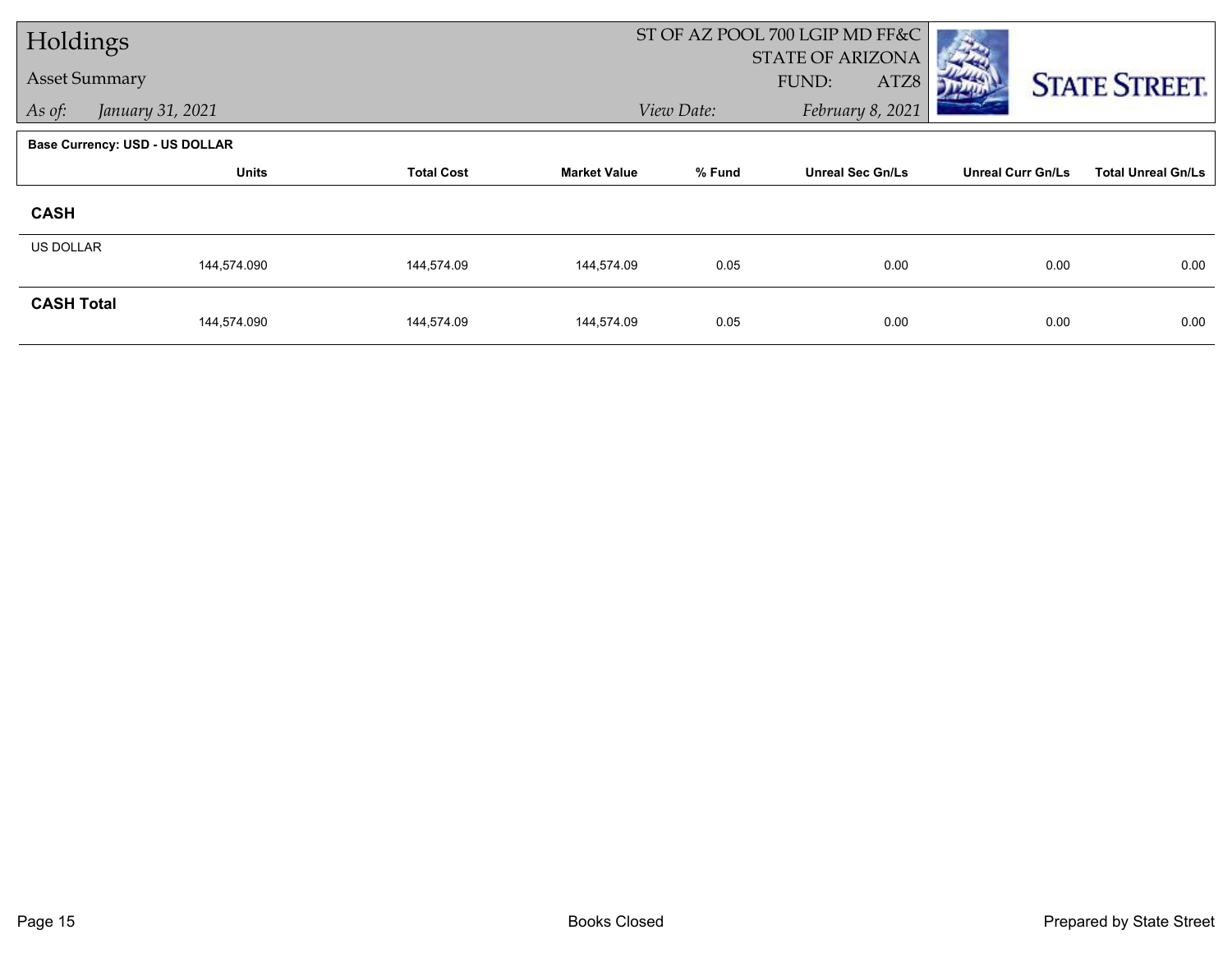| Holdings         |                                       |                   |                     | ST OF AZ POOL 700 LGIP MD FF&C |                         |                          |                           |
|------------------|---------------------------------------|-------------------|---------------------|--------------------------------|-------------------------|--------------------------|---------------------------|
|                  |                                       |                   |                     |                                | <b>STATE OF ARIZONA</b> |                          |                           |
|                  | <b>Asset Summary</b>                  |                   |                     |                                | FUND:<br>ATZ8           |                          | <b>STATE STREET.</b>      |
| As of:           | January 31, 2021                      |                   |                     | View Date:                     | February 8, 2021        |                          |                           |
|                  | <b>Base Currency: USD - US DOLLAR</b> |                   |                     |                                |                         |                          |                           |
|                  | <b>Units</b>                          | <b>Total Cost</b> | <b>Market Value</b> | % Fund                         | <b>Unreal Sec Gn/Ls</b> | <b>Unreal Curr Gn/Ls</b> | <b>Total Unreal Gn/Ls</b> |
|                  | <b>CASH EQUIVALENT</b>                |                   |                     |                                |                         |                          |                           |
| <b>US DOLLAR</b> |                                       |                   |                     |                                |                         |                          |                           |
|                  | 101,500,000.000                       | 101,499,511.27    | 101,499,511.27      | 34.38                          | 0.00                    | 0.00                     | 0.00                      |
|                  | <b>CASH EQUIVALENT Total</b>          |                   |                     |                                |                         |                          |                           |
|                  | 101,500,000.000                       | 101,499,511.27    | 101,499,511.27      | 34.38                          | 0.00                    | 0.00                     | 0.00                      |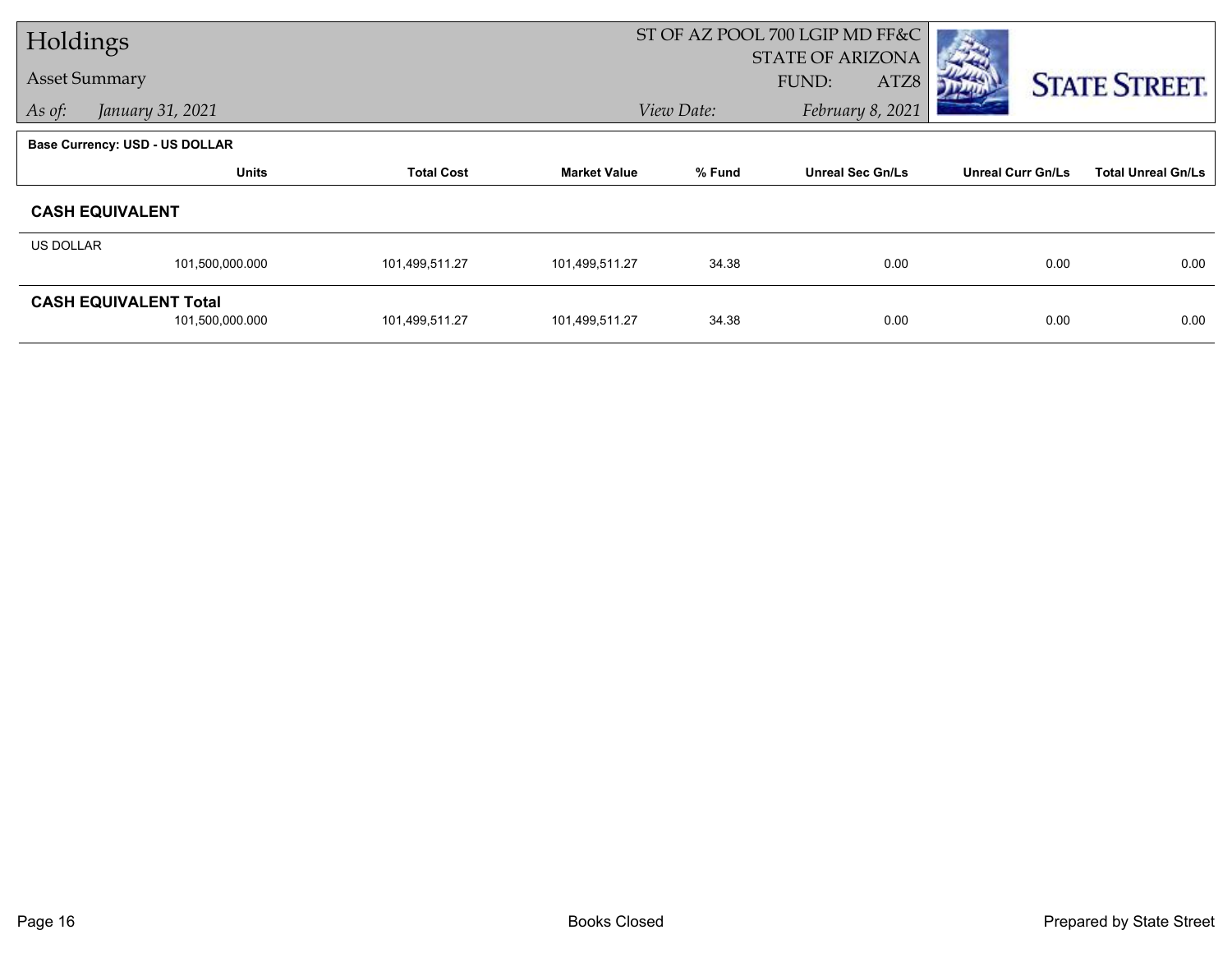| Holdings             |                                       |                   |                     |            | ST OF AZ POOL 700 LGIP MD FF&C |                          |                           |
|----------------------|---------------------------------------|-------------------|---------------------|------------|--------------------------------|--------------------------|---------------------------|
|                      |                                       |                   |                     |            | <b>STATE OF ARIZONA</b>        |                          |                           |
| <b>Asset Summary</b> |                                       |                   |                     |            | FUND:<br>ATZ8                  |                          | <b>STATE STREET.</b>      |
| As of:               | January 31, 2021                      |                   |                     | View Date: | February 8, 2021               |                          |                           |
|                      | <b>Base Currency: USD - US DOLLAR</b> |                   |                     |            |                                |                          |                           |
|                      | <b>Units</b>                          | <b>Total Cost</b> | <b>Market Value</b> | % Fund     | <b>Unreal Sec Gn/Ls</b>        | <b>Unreal Curr Gn/Ls</b> | <b>Total Unreal Gn/Ls</b> |
|                      | <b>FIXED INCOME</b>                   |                   |                     |            |                                |                          |                           |
| <b>US DOLLAR</b>     |                                       |                   |                     |            |                                |                          |                           |
|                      | 192,329,855.790                       | 192,931,081.79    | 193,545,147.58      | 65.57      | 614,065.79                     | 0.00                     | 614,065.79                |
|                      | <b>FIXED INCOME Total</b>             |                   |                     |            |                                |                          |                           |
|                      | 192,329,855.790                       | 192,931,081.79    | 193,545,147.58      | 65.57      | 614,065.79                     | 0.00                     | 614,065.79                |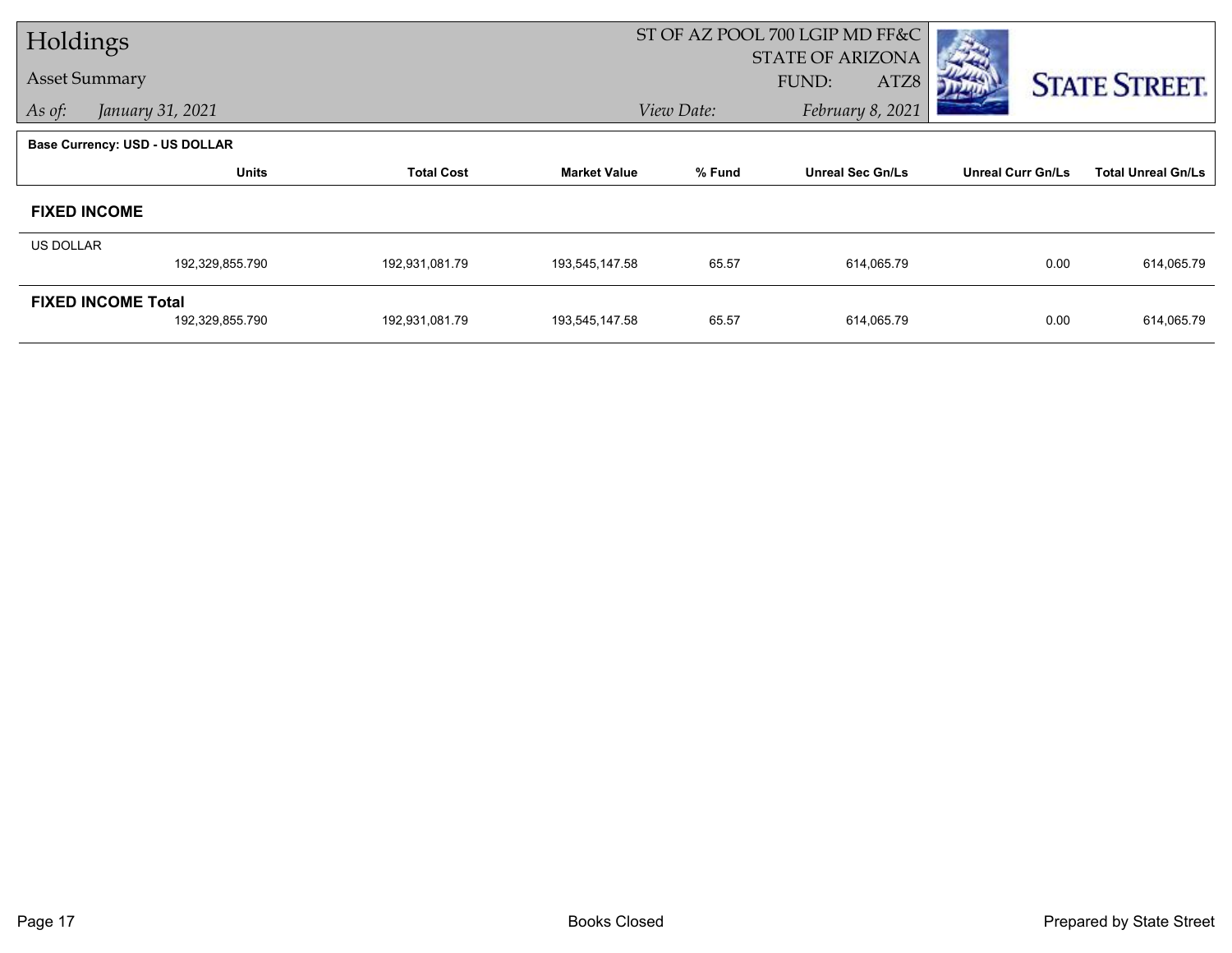| Holdings             |                                       |                   |                     |            | ST OF AZ POOL 700 LGIP MD FF&C |                   |                           |
|----------------------|---------------------------------------|-------------------|---------------------|------------|--------------------------------|-------------------|---------------------------|
|                      |                                       |                   |                     |            | <b>STATE OF ARIZONA</b>        |                   |                           |
| <b>Asset Summary</b> |                                       |                   |                     |            | ATZ8<br>FUND:                  |                   | <b>STATE STREET.</b>      |
| As of:               | January 31, 2021                      |                   |                     | View Date: | February 8, 2021               |                   |                           |
|                      | <b>Base Currency: USD - US DOLLAR</b> |                   |                     |            |                                |                   |                           |
|                      | <b>Units</b>                          | <b>Total Cost</b> | <b>Market Value</b> | % Fund     | <b>Unreal Sec Gn/Ls</b>        | Unreal Curr Gn/Ls | <b>Total Unreal Gn/Ls</b> |
| <b>FUND Total</b>    |                                       |                   |                     |            |                                |                   |                           |
|                      | 293,974,429.880                       | 294,575,167.15    | 295,189,232.94      | 100.00     | 614.065.79                     | 0.00              | 614,065.79                |